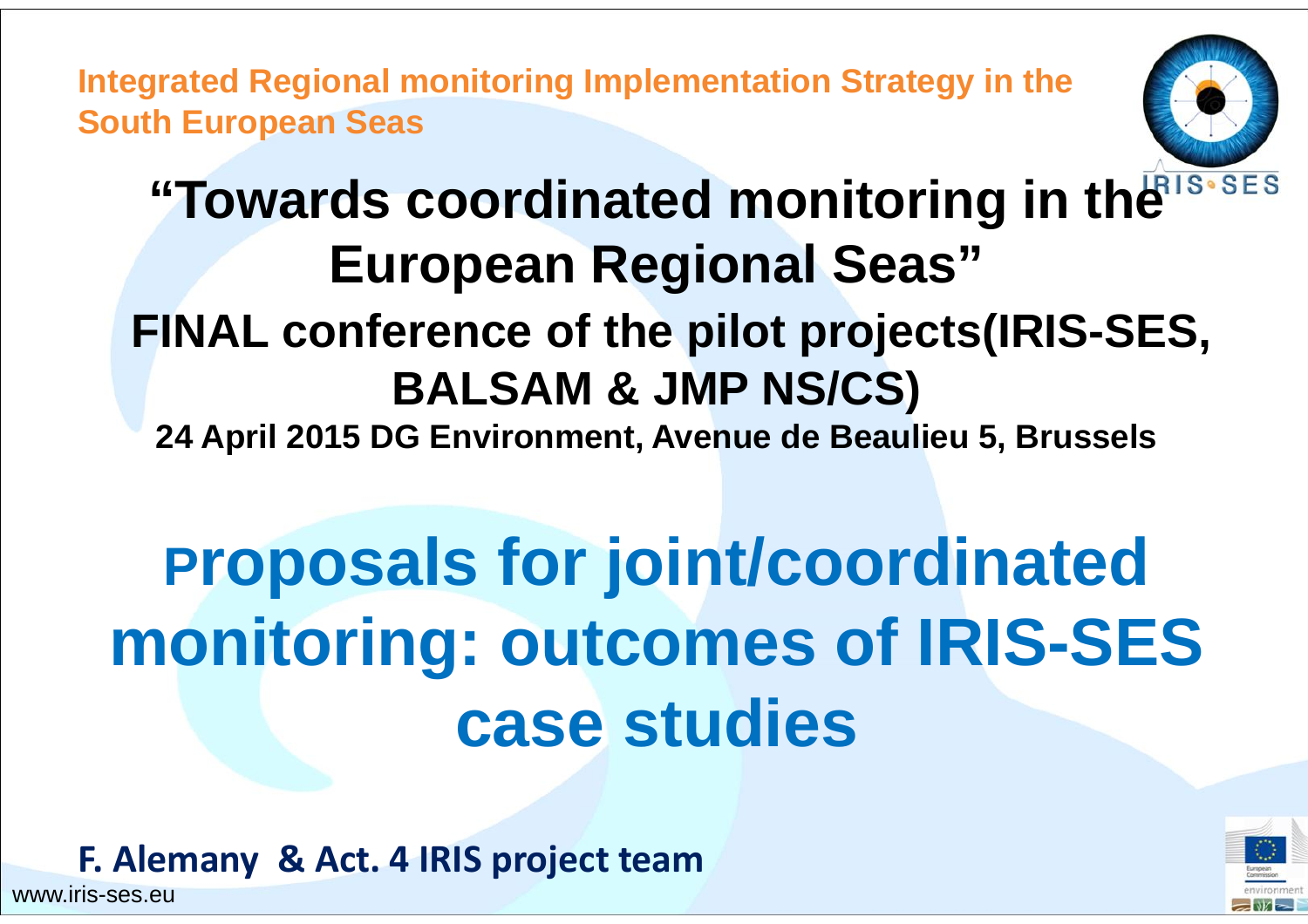

- **JMPs IRIS‐SES have been working mainly in three lines:**
- **Already existing JMPs in which most of countries in the region are implied.**

• **In relation to the elaboration of**

- **Monitoring programs potentially useful for MSFD that are actually carried out in most of countries in the region, but without any formally agreed common protocols**
- **Pilot "improved" surveys in the field**

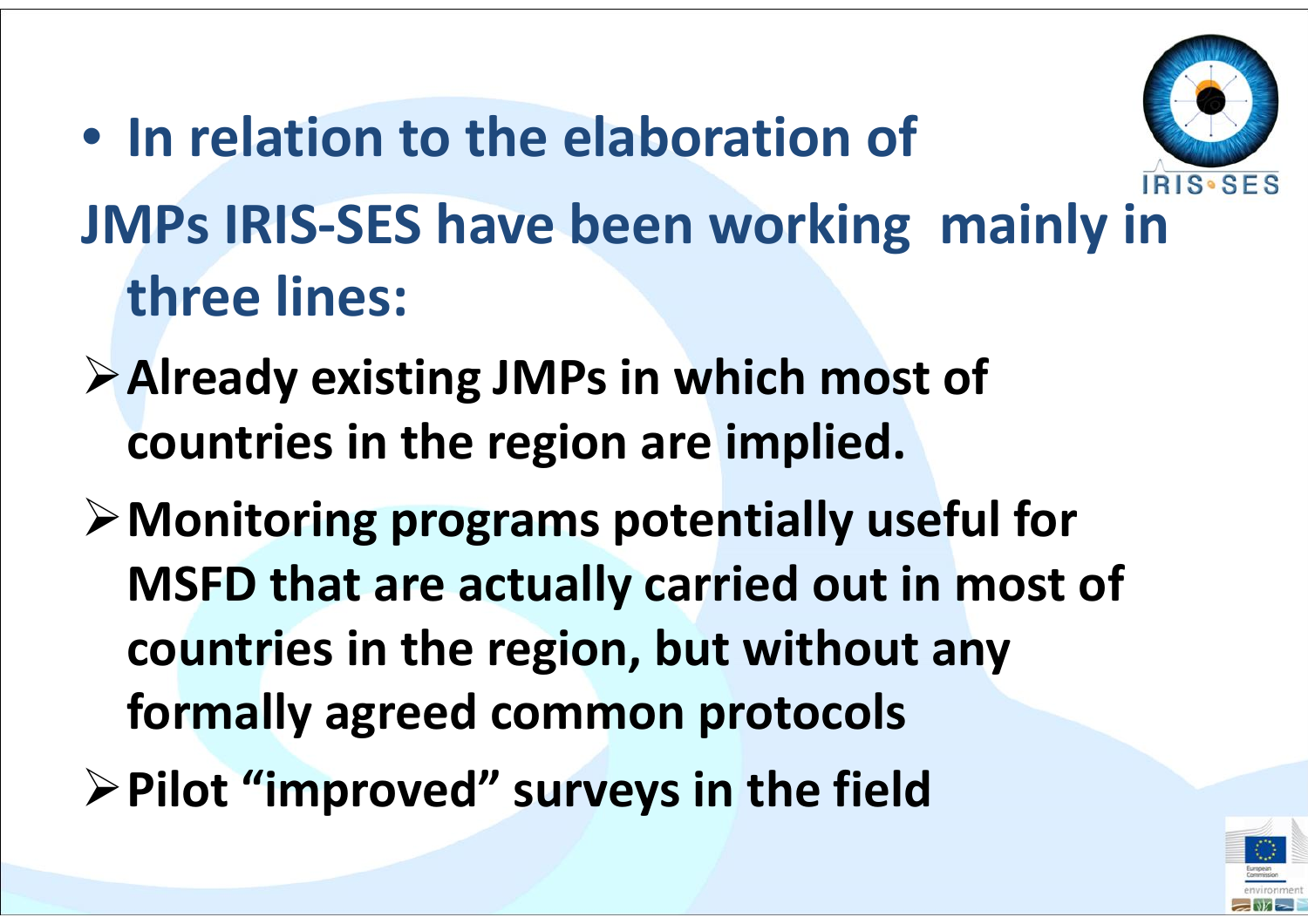# • **The specific objectives in each one of these lines have been:**



- **Already existing JMPs: Elaborate proposals for adapting these monitoring programs to MSFD requirements, optimizing them to address as much MSFD descriptors as possible, taking advantage of synergies and considering cost‐effectiveness issues**
- **Not formally coordinated/standardized monitoring programmes: Elaborate proposals for improving the international coordination of these programs and for facilitating the implementation of standardized protocols**
- **Pilot surveys in the field: Demonstrate in <sup>a</sup> practical way the feasibility of taking advantage of current sampling schemes for MSFD purposes and carrying out MSFD oriented complementary sampling activities within the framework of monitoring surveys realized in relation to other directives.**

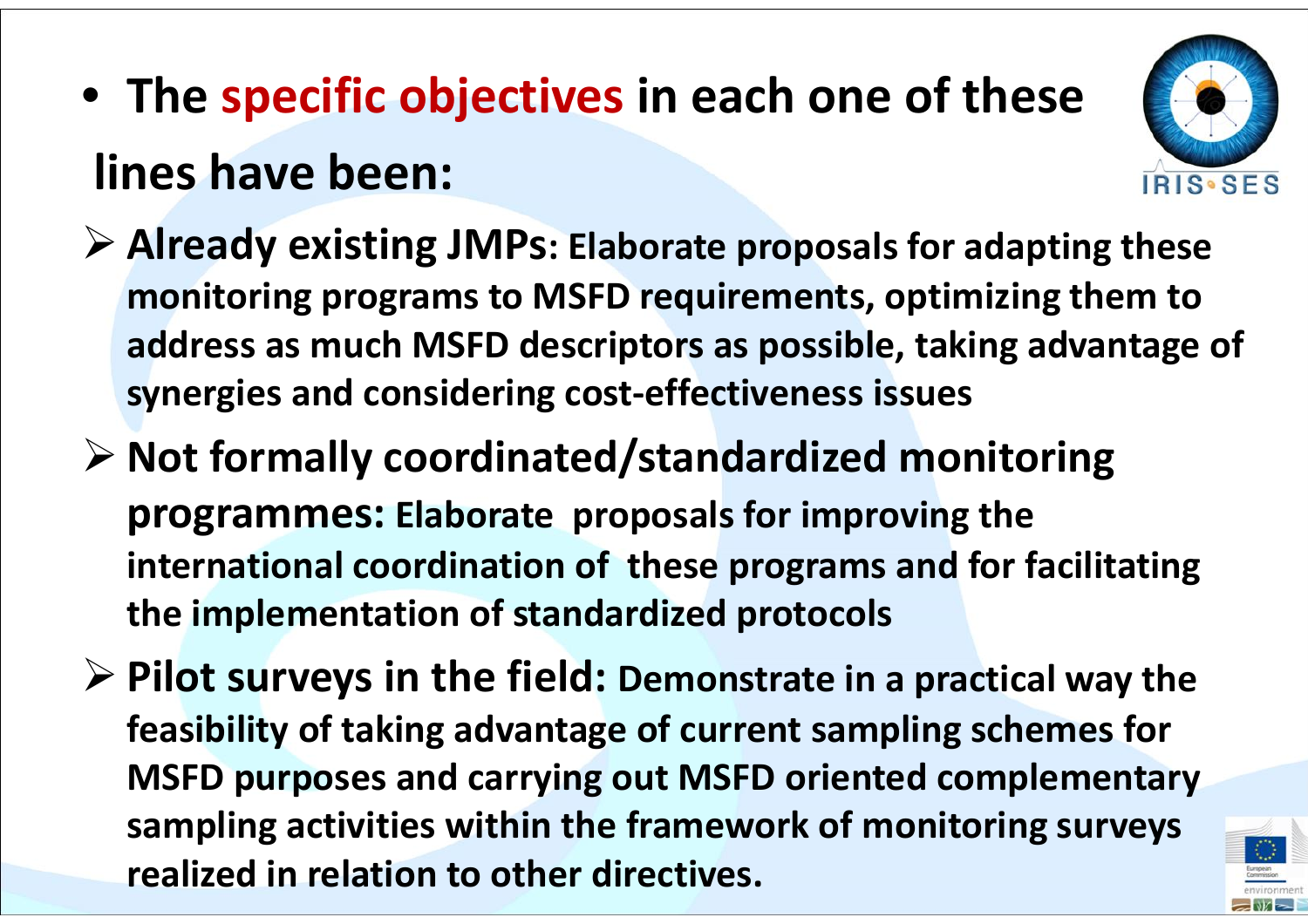• **The case studies finally developed in each one of these lines have been:**



**Already existing JMPs: The selected monitoring programs have**

**been the UE fisheries Data Collection Framework (DCF) acoustic and trawl surveys MEDIAS and MEDITS, the MEDPOL monitoring programs on eutrophication and contaminants and all the monitoring system implemented in relation to WFD**

 **Not formally coordinated/standardized monitoring programmes: Two case studies have been analyzed, the monitoring of Seagrasses and the monitoring programs carried out within MPAs**

 **Pilot surveys in the field: Two pilot actions have been realized, one dealing with complementary sampling activities within MEDITS trawl surveys and another on the use of continuous hydrographic monitoring systems within "classic" single stations oriented surveys, as well as integration of D5 Eutrophication and D7 Hydrograpical conditions, the Spanish RADMED surveys**

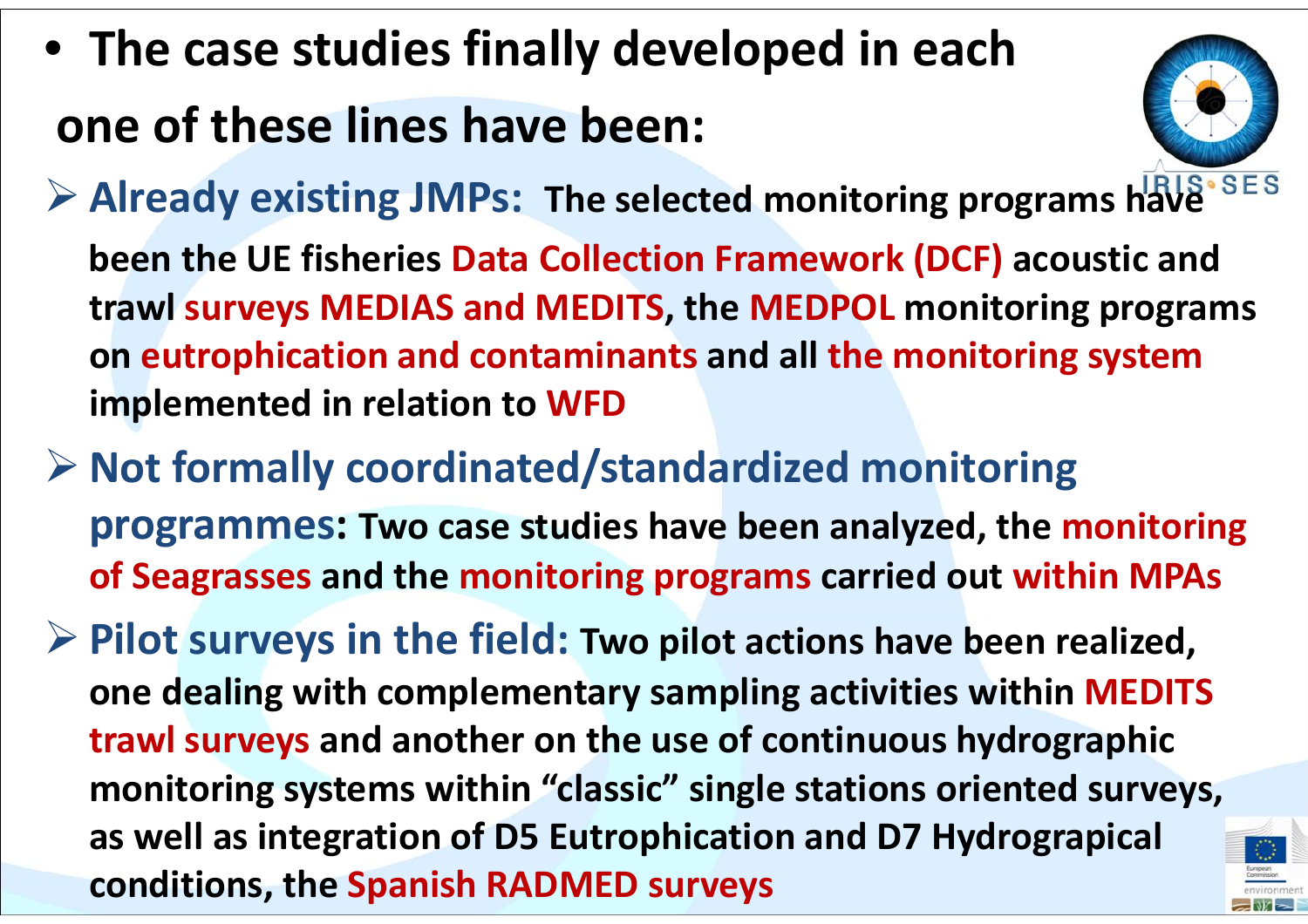

- **FOLLOWING, AS EXAMPLES OF THE OUTPUTS FROM IRIS PROJECT IN THESE CASE STUDIES, SPECIFIC ASPECTS OF SOME OF THEM ARE SUMMARIZED:**
- • **MEDIAS surveys potential improvements: description, opportunities and difficulties**
- • **MEDPOL eutrophication monitoring as MSFD JMP: structure of the report**
- •**MEDPOL pollutants: suggestions of improvement**
- •**WFD monitoring: Usefulness for MSFD requirements**
- • **MPAs monitoring programs in the Med, analysis of current state and suggestions for improvement**
- •**MEDITS pilot project: adaptation to MSFD requirements**

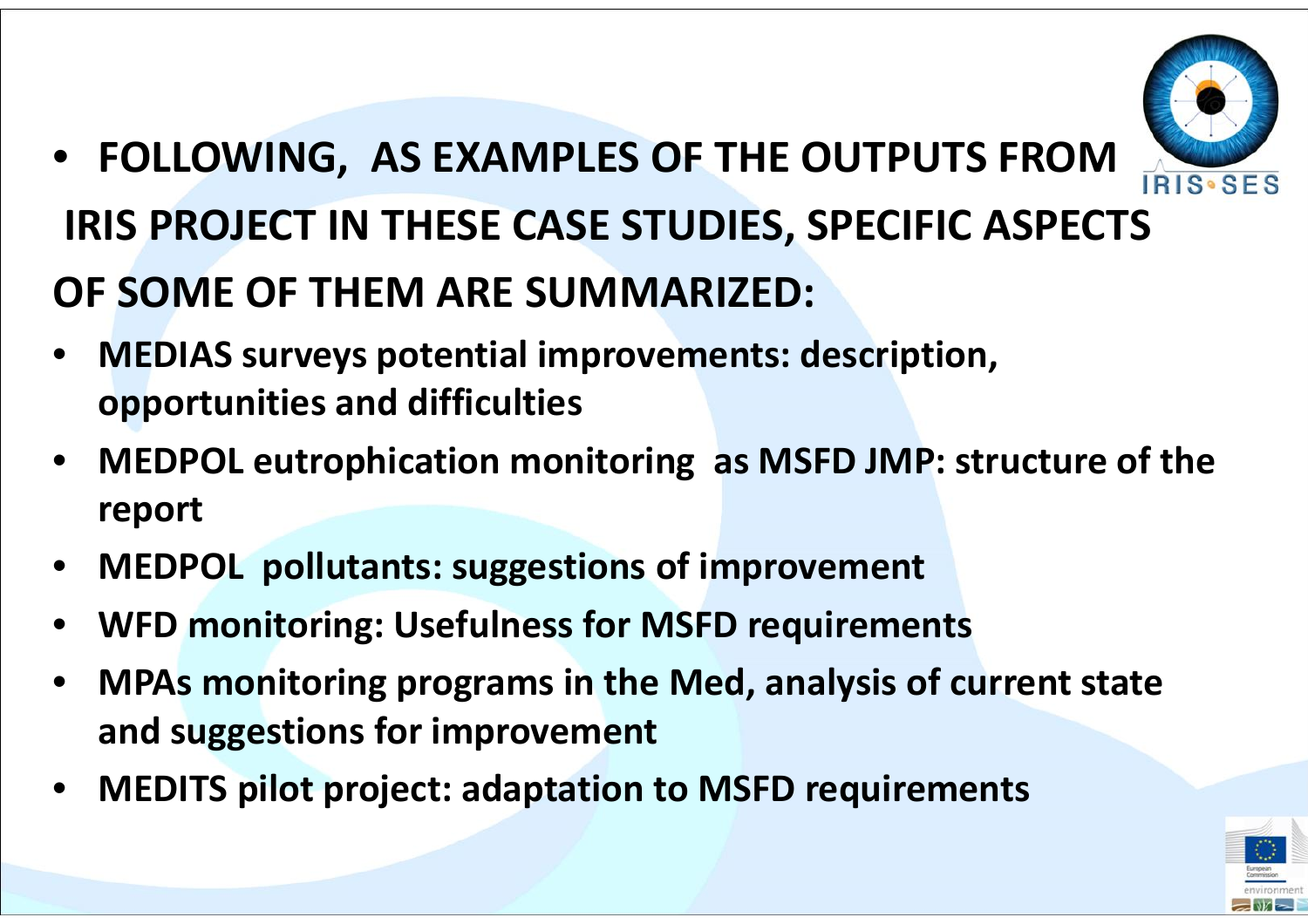

# Sampling pelagic domain



**The MEDIAS survey is nowadays conducted annually by 9 EU IRIS.SES Countries under the EU Data Collection Framework (DCF) and the general aim is to produce information on small pelagic species for management decisions, principally, anchovy (***Engraulis encrasicolus***) and sardine (***Sardina pilchardus***), adressing directly Descriptor 3.**



However, it presents the potential of being used as platform to address **some of the sampling requirements of other descriptors, both from biological samples already available or from additional sampling activities taking advantage of "free" hours (from dawn to sunset, for example).**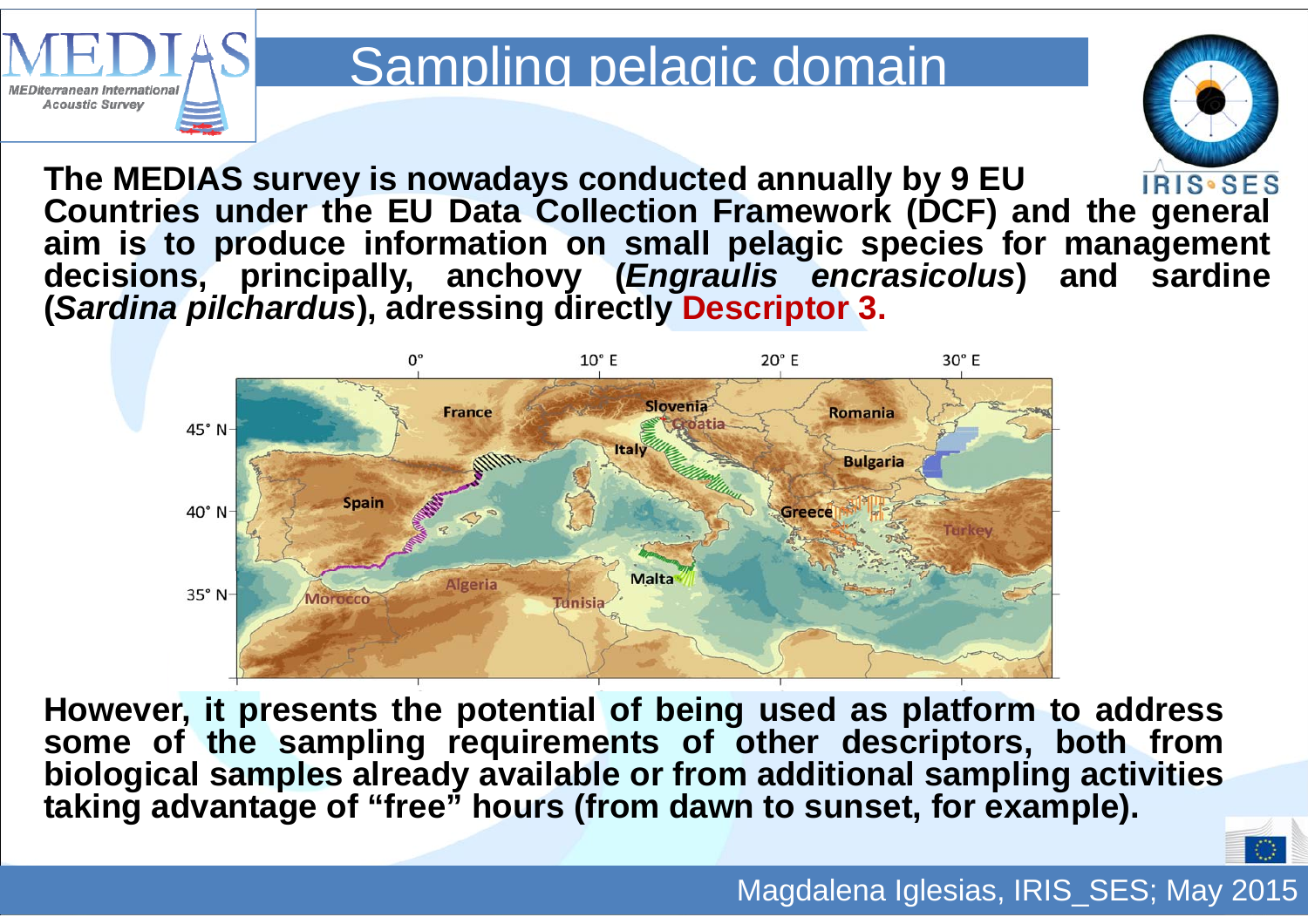**Thus, in the prospected shelf areas, MEDIAS surves could potentially address, at relatively low cost (extra team and crew for night work, additional fuel).**



- **•Descriptor 1: Biological diversity (ongoing pelagic trawl, additional night plankton tows…)**
- **•Descriptor 2: Non-indigenous species diversity (ongoing pelagic trawl, additional night plankton tows…)**
- **•Descriptor 3: Populations of commercial fish / shell fish**
- **•Descriptor 4: Food webs (from Pel. Trawls samples)**
- **•Descriptor 5: Eutrophication (additional plankton sampling)**
- **•Descriptor 7: Alteration of hydrographical conditions (CTDs) •Descriptor 8: Contaminants in sediments (additional dredges) •Descriptor 9: Contaminants in biota (from Pel.Trawl samples)**
- **•Descriptor 10: Marine litter (additional plankton tows for microplastics)**

In green: directly addressed; in red, potentially adressed from actually available samples; in blue, potentially adressed through feasible complementary additional sampling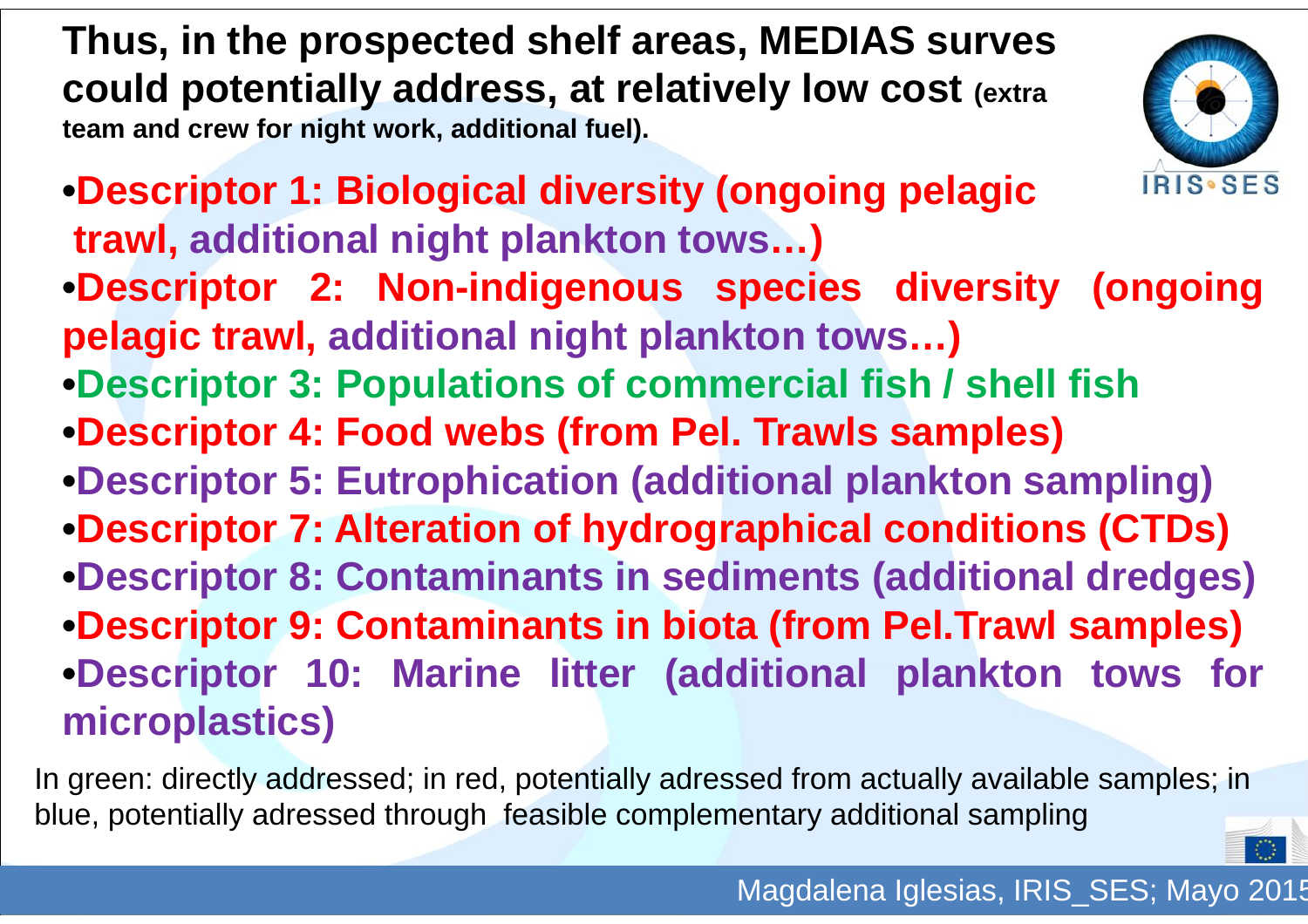- **However, the MEDIAS surveys differ in terms of:**
- **Vessel characteristics (length, capacity for scientific personnel…)**
- **Area extent to cover (e.g. GSA's)**
- **Survey time (e.g. number of days)**
- **Topography of prospected areas…**



- • **Moreover, each country, depending on their needs and capabilities, already uses its survey as a platform to collect complementary data through additional sampling activities (e.g. DEPM data; top predators data, as marine birds, etc..), which are not necessarily related to MSFD, and such additional sampling activities are not homogeneous.**
- • **Summing up, the potential of these platforms to monitor other MSFD descriptors rely, principally, on the vessel capacity and the survey design** (i.e. trawling during the day or at nigth), which can be different among **countries.**
- •In conclusion, to incorporate new sampling activities related to MSFD in a **standardized and homogeneous way is not an easy task. However, even without adding new sampling activities, merely from the already available samples, several MSFD descriptors can be addressed, whenever additional funding for samples analysis be provided.**

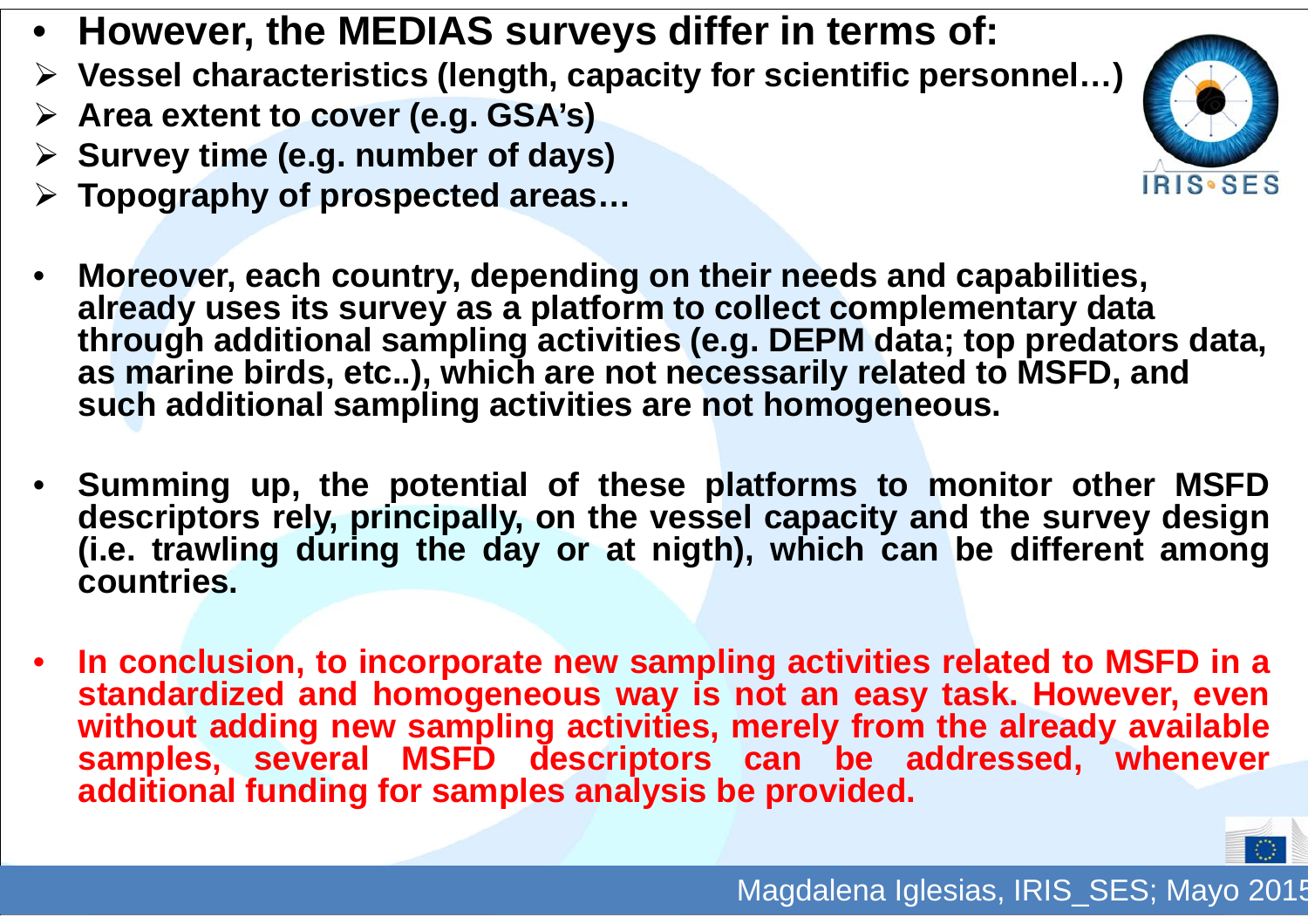|    | R/V                                                          | <b>Country</b>     | Area to cover (nm2)          | Nº of days |
|----|--------------------------------------------------------------|--------------------|------------------------------|------------|
| 70 | <b>Miguel Oliver</b><br>(formerly Cornide<br>de Saavedra 67) | Spain              | 8829<br>(Iberian coast)      | S<br>33    |
| 30 | L'Europe                                                     | France             | 3300<br>(Gulf of Lions)      | 30         |
|    | Dallaporta                                                   | Italy/Malta        | 2700<br>(Sicily channel)     | 16         |
| 35 | Dallaporta                                                   | Italy/Slove<br>nia | 16317<br>(West Adriatic Sea) | 40         |
| 36 | <b>Bios DVA</b>                                              | Croatia            | 13578<br>(East Adriatic Sea) | 30         |
| 26 | Philia                                                       | Greece             | 9000                         | 40         |

*2014*

**ICES** Magdalena Iglesias, IRIS\_SES; Mayo 2015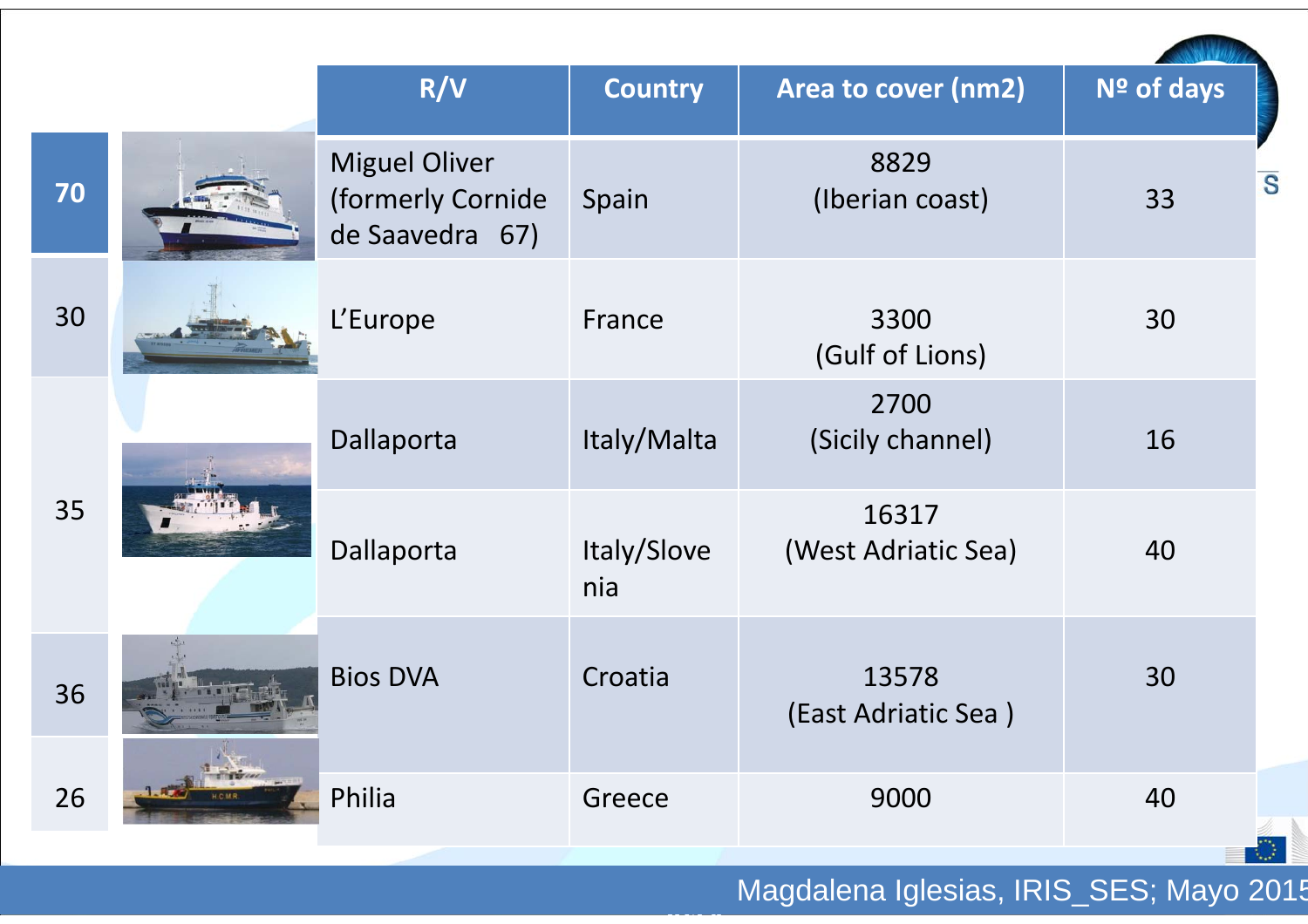#### **PROPOSAL OF A MSFD JOINT MONITORING PROGRAM OF EUTROPHICATION BASED ON MEDPOL Coordinators: Jesús M. Mercado, Lidia Yebra, Dolores Cortés**

#### **Objective**

**Contribute with technical and methodological recommendations to the design of <sup>a</sup> MSFD joint monitoring program for the different sub-regions of the Mediterranean Sea based on the ongoing Eutrophication monitoring that the EU Member States are obliged to do under the Barcelona Convention**



![](_page_9_Picture_4.jpeg)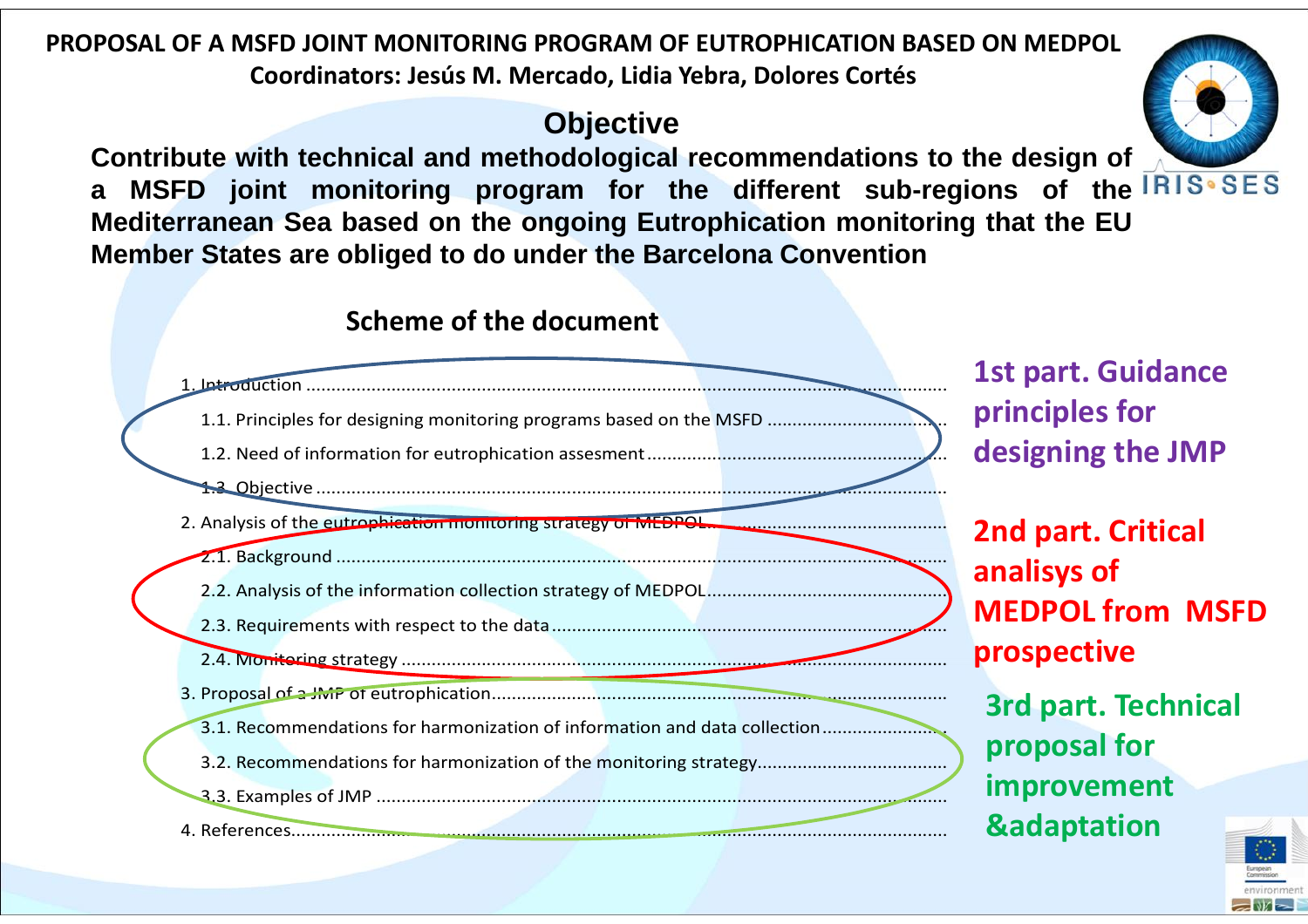**Summing up, the eutrophication monitoring strategy of MEDPOL has been analysed according to the application of the so‐called "monitoring cycle" that consists of discriminating between what information and data are required and how the data are collected, following the next steps (Zanpoukas et al. 2014, JRC):, and the following recommendations are proposed:**

![](_page_10_Picture_1.jpeg)

**Identification of the "need of information"** 

**Information collection strategy**

**Requirement with respect to the data**

#### **Monitoring strategy**

n of the "need of information"  $\left|\rightarrow\right\rangle$  The ongoing revision of the Decision 2010/44/EC on GES<br>criteria and of MSFD Annex III should be taken into account

**An analitical method based on satellite images useful for determining the representativitiy of the sampling sites is proposed .**

**A guidance for the collection of samples for nutrients, chlorophyll and phytoplankton is proposed to guarantee the inter‐comparability of the data among the national monitoring programs (position of the sampling station, depth)**

**.Different analytical techniques for estimating chlorophyll <sup>a</sup> concentration in laboratory are compared (spectrophotometric vs. fluorimetric method). The use of an unique technique is proposed.**

**Adoption of common statistical criteria for reporting data and evaluating the effort of sampling is proposed**

**The use of the proposed JMP program to collect information for other descriptors is discussed Different proposals for optimising samplings are presented.**

![](_page_10_Picture_12.jpeg)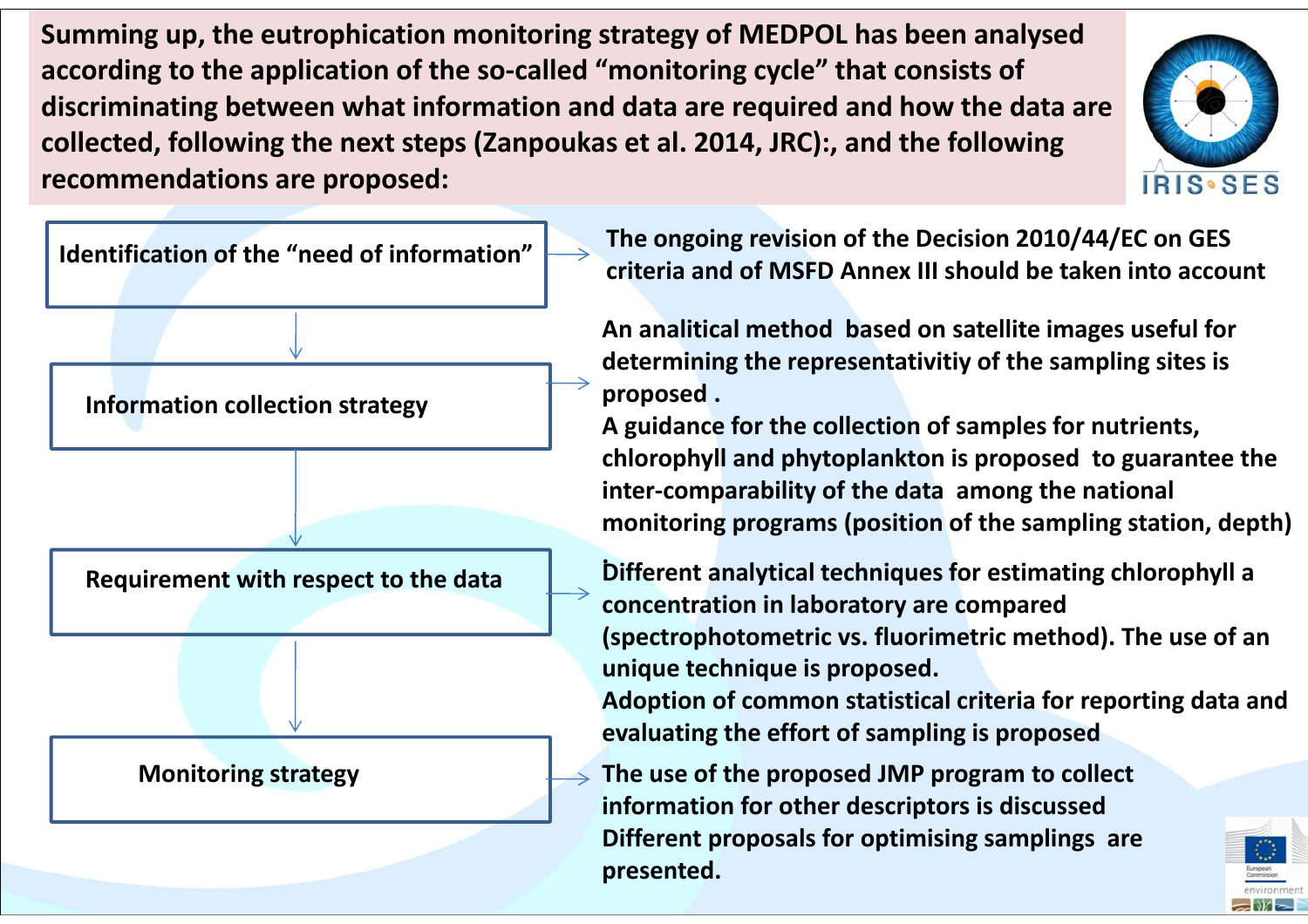#### •**Similarly, the report dealing with the future JMPs on contaminants based on MEDPOL** *(Coordinators M. Dasenakis and T. Paramana)* **include the following recommendations to** IRIS.SES **satisfy the requirements of MSFD.**

**Establish <sup>a</sup> "dense" sampling network (considering MEDPOL phase III monitoring** network) – covering further areas where gaps were noticed. This network should be decided on the basis of regional cooperation (integration with Black Sea) especially **among neighboring countries to ensure adequate spatial coverage and saving of resources.**

**Implement common protocols and harmonized/intercalibrated analytical methodologies to ensure comparability of results**

**Integrate modern technologies in the analysis, such as ICP-MS and ICP-AES which permit the determination of very low concentrations.**

**Investigate the use of other parameters (e.g. Emergent Pollutants)**

**Investigate the use of other sentinel species (e.g.** *Xiphias sp.***)**

**Investigate the use of biomarkers (EROD activity, stress on stress, acetylcholinesterase activity, metallothionein content and frequency of micronuclei occurrence)**

>Keep an even flow of data reporting, with a widely accessible data base.

![](_page_11_Picture_8.jpeg)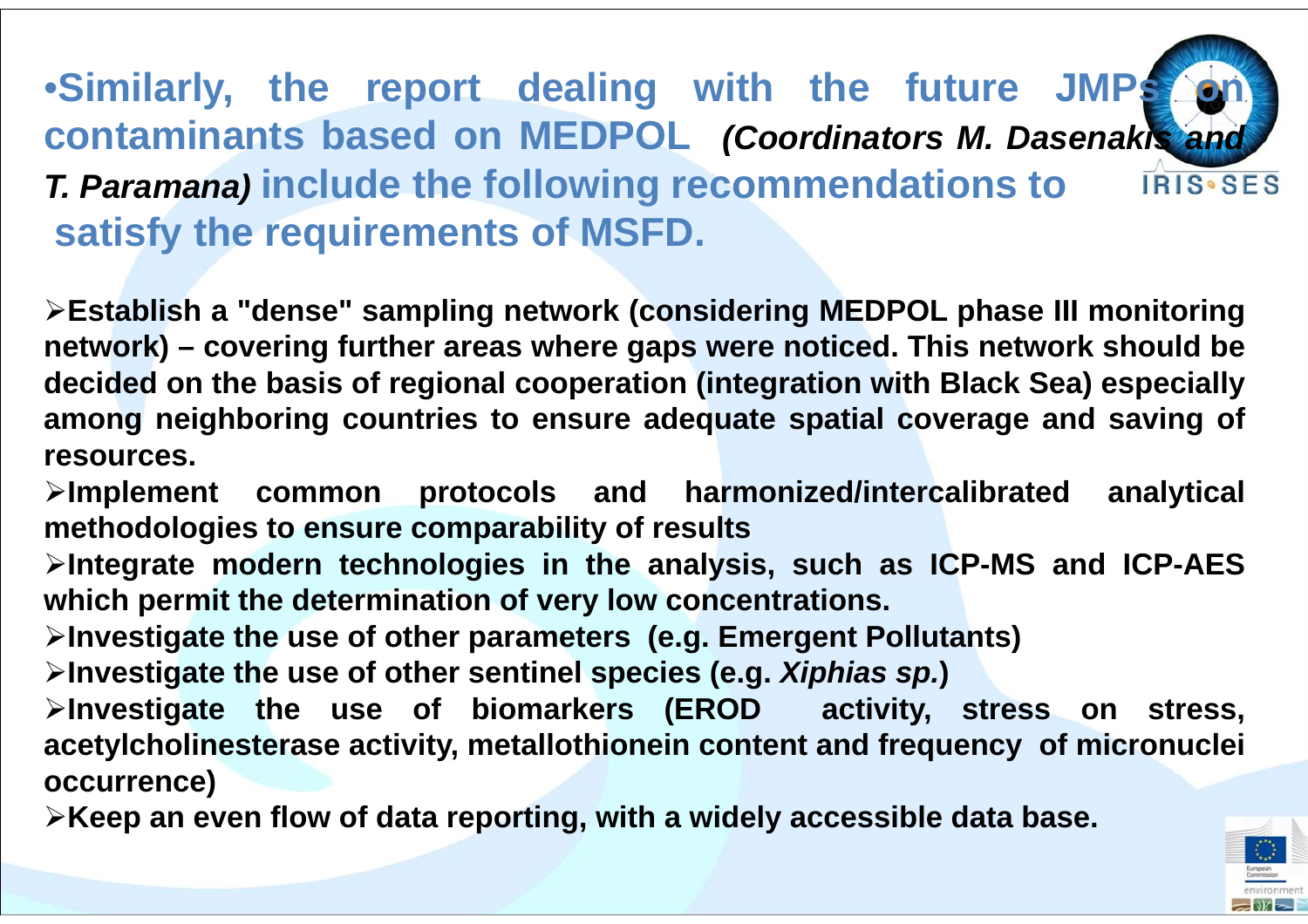**The report on the applicability of WFD monitoring systems to MSFD descriptors (Coordinator K. Pagou) have identified the following links** 

![](_page_12_Picture_1.jpeg)

| <b>QUALITY ELEMENT</b>                      | <b>WFD PARAMETER</b>                                                                                                   | <b>MSFD</b><br><b>DESCRIPTOR</b> | <b>PARAMETERS &amp; INDICATORS</b>                                                                                                         |
|---------------------------------------------|------------------------------------------------------------------------------------------------------------------------|----------------------------------|--------------------------------------------------------------------------------------------------------------------------------------------|
| <b>HYDROMORPHOLOGICAL</b>                   | <b>SUBSTRATE</b><br><b>CURRENT VELOCITY, SPEED</b>                                                                     | D6, D7, D1                       | <b>GRANULOMETRY</b><br><b>CURRENT VELOCITY, SPEED</b>                                                                                      |
| <b>PHYSICOCHEMICAL</b><br><b>CONDITIONS</b> | <b>NUTRIENT CONDITION,</b><br><b>TEMPERATURE, SALINITY,</b><br><b>TRANSPARENCY, TN, TP,</b><br><b>DISSOLVED OXYGEN</b> | D1, D5, D7                       | <b>NUTRIENT CONDITION,</b><br>TEMPERATURE, SALINITY,<br><b>TRANSPARENCY, TN, TP,</b><br><b>DISSOLVED OXYGEN,</b><br>PARTICULATES, EI INDEX |
| <b>BIOLOGICAL ELEMENTS</b>                  | PHYTOPLANKTON, BENTHIC<br><b>MACROINVERTEBRATES,</b><br><b>MACROALGAE, ANGIOSPERMS</b>                                 | D1, D2, D5,<br>D <sub>6</sub>    | <b>BENTHIC</b><br><b>MACROINVERTEBRATES</b><br><b>BENTIX, MULTIMETRIC,</b><br><b>MACROALGAE (EEIC) PREI</b>                                |
| <b>SPECIFIC CONTAMINANTS</b>                | <b>PRIORITY SUBSTANCES</b><br><b>CHEMICAL STATUS ANNEX X</b>                                                           | D <sub>8</sub>                   | <b>TRACE METALS AND PRIORITY</b><br><b>SUBSTANCES</b>                                                                                      |

**From: Biological Quality Elements acquired through the WFD monitoring address several Descriptors of the MSFD (Simboura et al. 2015):**

![](_page_12_Picture_4.jpeg)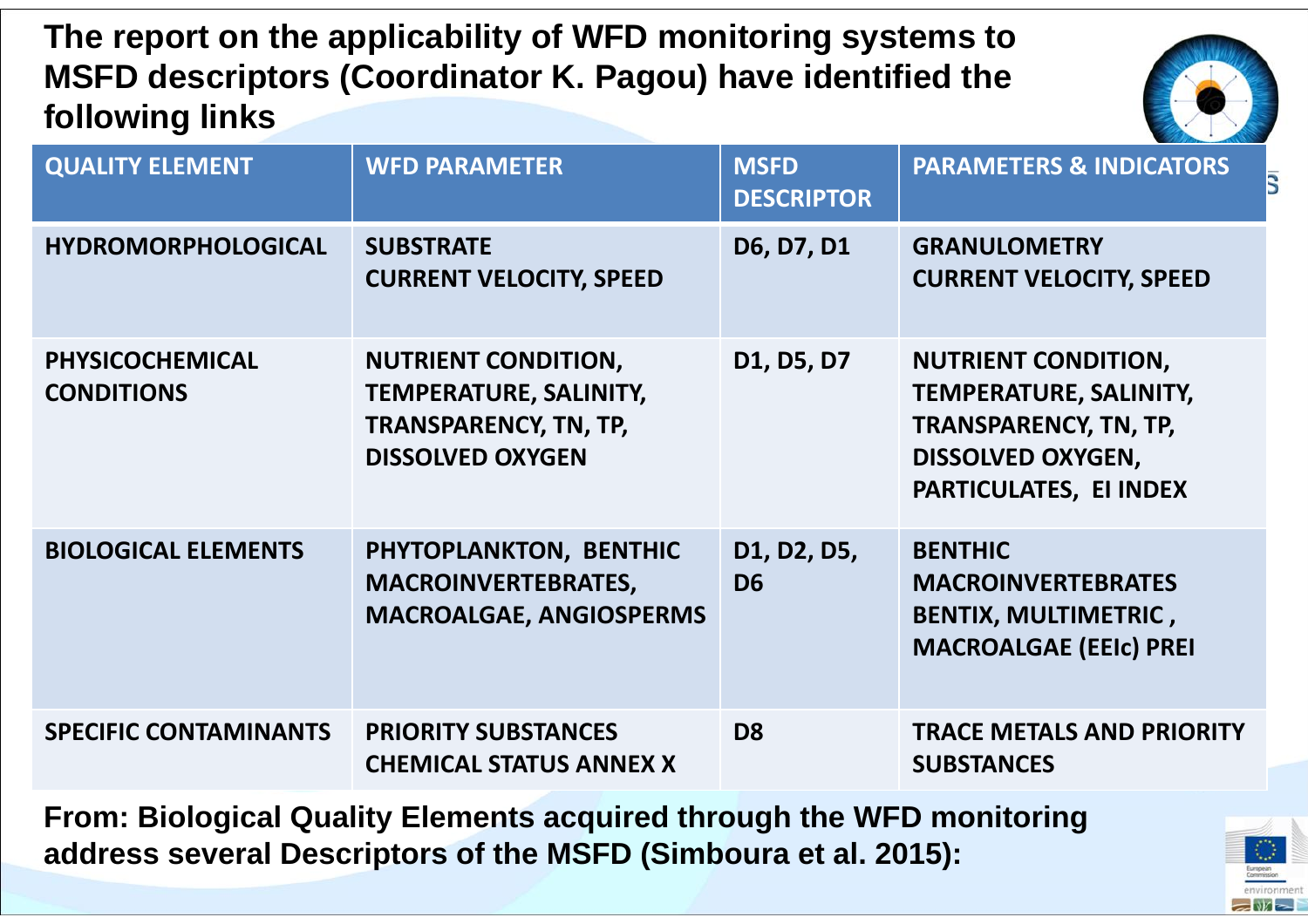#### rumg to ivisito requirements<br>Sepandare **Monitoring coastal MPAs according to MSFD requirements Coordinator S. Deudero**

- • **REPORT contents:**
	- **Assessing suitability of the current monitoring programs to MSFD requirements**
	- **Analysis of current coordination level**
	- –**Proposals fro JMP implementation Standardization to European level**
	- **Proposals for improving international and national coordination**

|                                                                                                                                                                     | ← → B www.medpan.org/en/monitoring-protocolo                                                                                                                                                                         |                                                                                                                                                                                                                                                  | $\overline{\phantom{a}}$ C $\overline{\phantom{a}}$ Coople                                                                                                                                                                                                                                                                                                                                                                                                                               |                          | 户合自                         |  |
|---------------------------------------------------------------------------------------------------------------------------------------------------------------------|----------------------------------------------------------------------------------------------------------------------------------------------------------------------------------------------------------------------|--------------------------------------------------------------------------------------------------------------------------------------------------------------------------------------------------------------------------------------------------|------------------------------------------------------------------------------------------------------------------------------------------------------------------------------------------------------------------------------------------------------------------------------------------------------------------------------------------------------------------------------------------------------------------------------------------------------------------------------------------|--------------------------|-----------------------------|--|
|                                                                                                                                                                     | A Más visitados [ ] Comenzar a usar Finefox                                                                                                                                                                          |                                                                                                                                                                                                                                                  |                                                                                                                                                                                                                                                                                                                                                                                                                                                                                          |                          |                             |  |
| MAITA ENVIRONMENT                                                                                                                                                   | <b>N</b> DISCOVER<br>ACT<br><b>SHARE</b>                                                                                                                                                                             |                                                                                                                                                                                                                                                  |                                                                                                                                                                                                                                                                                                                                                                                                                                                                                          |                          | E2 ( J'aime V Twenter & CL- |  |
| Réseau des gestionnaires d'aires mariers prohigées en Méditerranie<br>Dix définisé of Monagers et Marine Federied Jewes in the Mediterranea<br>& PLANHING AUTHORITY | MedRAN > Share > Resources > Montaring Protocols Directory                                                                                                                                                           |                                                                                                                                                                                                                                                  |                                                                                                                                                                                                                                                                                                                                                                                                                                                                                          |                          |                             |  |
| Outil de gestion / Management tool                                                                                                                                  | SHARE<br>News and Press<br>Resources<br><b>Wroad library</b><br><b>MAPAIRED</b><br><b>Monitoring Protocols</b><br>Directory<br>Mediterranean MPA status<br>Management tool portal<br><b>Unedul links</b><br>Web tips | This directory aims ta:<br>Hediterranean HPAs.<br>. Promote these protocols by sharing them online,<br>. Facilitate access to these protocols by providing a user-thendy search tool.<br>(advice, support, training).<br><b>Free Test Search</b> | Welcome to the DIRECTORY of MONITORING PROTOCOLS<br>. Inventory existing socio-economic and ecological monitoring protocols, particularly froze which can be adapted and ased in<br>Please note that these protocols are provided "as is" and may need to be adapted before being implemented in an IIPA. In any case, if you are<br>interested in implementing a protocol in an MRA, we strongly recommend you to contact the relevant experts in order to benefit from their expertise |                          |                             |  |
|                                                                                                                                                                     |                                                                                                                                                                                                                      | Language<br>Objectives                                                                                                                                                                                                                           | Protocol squres<br>Legal Framework                                                                                                                                                                                                                                                                                                                                                                                                                                                       | $\overline{\phantom{a}}$ | Lexal of difficulty         |  |
|                                                                                                                                                                     |                                                                                                                                                                                                                      | Title                                                                                                                                                                                                                                            | # Year * Objective                                                                                                                                                                                                                                                                                                                                                                                                                                                                       |                          | Collection: 1 Processing 0  |  |
|                                                                                                                                                                     |                                                                                                                                                                                                                      | Reef Fish Watch 2000 Protecel<br>$\sim$<br>distersiator Visual Census)                                                                                                                                                                           | 1996 Characterise the environment and its<br>evelyton                                                                                                                                                                                                                                                                                                                                                                                                                                    | $+2 + 1 + 7$             | 日常日本市                       |  |
|                                                                                                                                                                     |                                                                                                                                                                                                                      | Complage visual de poissons -<br>$\bullet$<br>Utilisation et nise en oeuvre                                                                                                                                                                      | 2001 Characterise the environment and to<br>evalution:                                                                                                                                                                                                                                                                                                                                                                                                                                   | 12141                    | 12242                       |  |
|                                                                                                                                                                     |                                                                                                                                                                                                                      | <b>Underwrater Visual Fish Census</b><br>ο<br>Surveys - Proper use and<br>implementation                                                                                                                                                         | 2002 Characteries the environment and its<br>evel/for                                                                                                                                                                                                                                                                                                                                                                                                                                    | 82141                    | <b>2004</b>                 |  |
| <b>PROTOCOL TO</b><br><b>STUDY AND MONITOR Pinna nobilis POPULATIONS</b>                                                                                            |                                                                                                                                                                                                                      | Reef Watch Benthic Guadrat<br>۰<br>Survey Manual                                                                                                                                                                                                 | 2004 Characterise the environment and to<br>evalution                                                                                                                                                                                                                                                                                                                                                                                                                                    | 12141                    | 12747                       |  |
| <b>WITHIN MARINE PROTECTED AREAS</b>                                                                                                                                |                                                                                                                                                                                                                      | Protectills study and mentor<br>ο<br>Pinna Nobilix populations within<br><b>MPAs</b>                                                                                                                                                             | 2006 Characteries the environment and its<br>evolution                                                                                                                                                                                                                                                                                                                                                                                                                                   | 2341                     | P2 1 =                      |  |
| <b>NINTERREG IIIC</b>                                                                                                                                               |                                                                                                                                                                                                                      | Protocole d'étade et de<br>۰<br>surveillance des populations de<br>Pinna Nobilis                                                                                                                                                                 | 2006 Characterise the environment and its<br>evalution                                                                                                                                                                                                                                                                                                                                                                                                                                   | 12144                    | 12333                       |  |
|                                                                                                                                                                     |                                                                                                                                                                                                                      | <b>No Harnal for Scientific Manitoring</b>                                                                                                                                                                                                       | 2006 Characterise the environment and its                                                                                                                                                                                                                                                                                                                                                                                                                                                | $-32.06$                 | $2 - 1$                     |  |

![](_page_13_Picture_7.jpeg)

#### COB/IEO-Salud Deudero et al, IRIS\_SES; April 201 5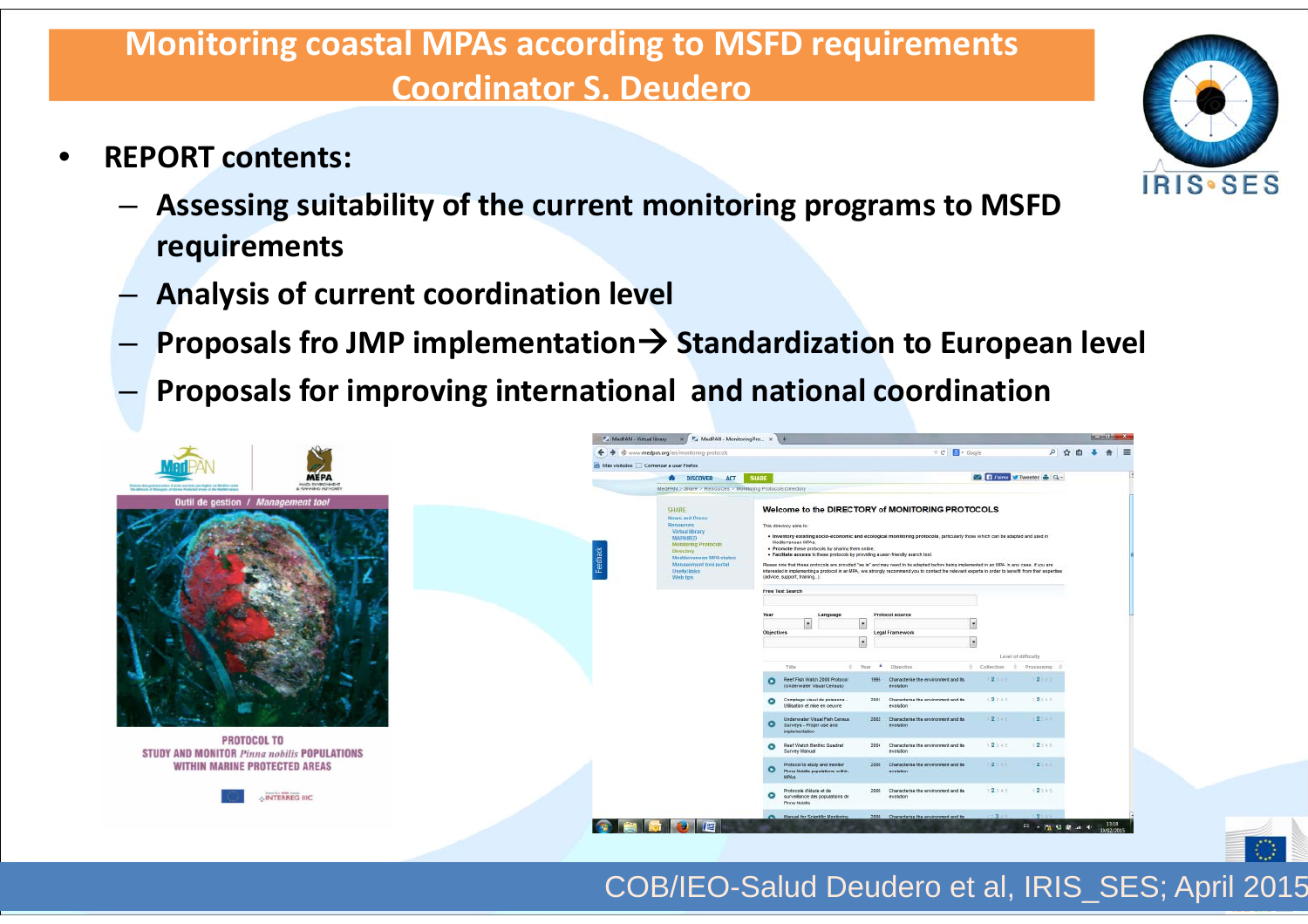ng suitability of Mediterranean Sea **1. Assessing suitability of the current monitoring programs to MSFD requirements:**

- • **The ongoing monitoring programs in MPAs address several MSDF descriptors. For example, only the monitoring programs in Med Spanish MPAs can provide data for**
	- – **D1. Biodiversity (habitat, species): specially focused on Europe's most valuable and threatened species and habitats as** *Posidonia oceanica***,** *Scyllarides latus, Eunicella singularis, Pinna nobilis…;*
	- –**D2. Non‐Indigenous species;**
	- **D3: Commercial fish;**
	- **D4: Food webs;**
	- **D5. Eutrophication (in Spanish MPAs only**
	- **ZEPIM Coastal lagoon Mar Menor, Murcia)**
	- –**D6. Seafloor integrity**

![](_page_14_Picture_9.jpeg)

![](_page_14_Picture_10.jpeg)

![](_page_14_Picture_11.jpeg)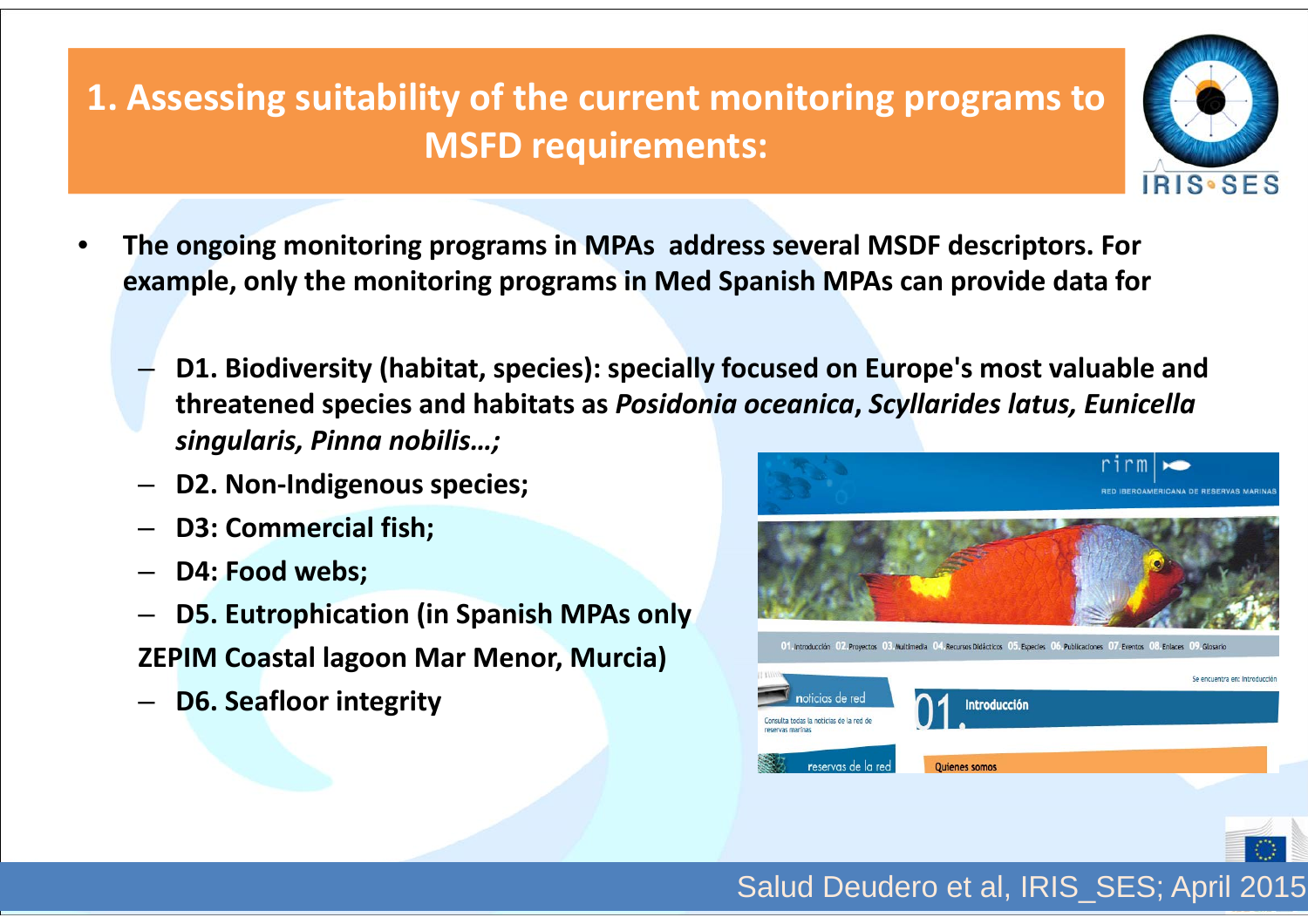#### **MEDIAS HISTORY**Mediterranean Search (Search Control) **2. Analysis of current coordination level at international scale**

![](_page_15_Picture_1.jpeg)

- –**MedPAN Organisation‐ Network of MPAs managers (www.medpan.org)**
- – **The MedPartnership: MedPAN South Project and MedMPAnet Project (www.medmpanet.rac‐spa.org)**
- – **IUCN‐Med marine programme (www.IUCNmed.org) Identifying Priority Representative Areas and Species**
- –**Natura 2000 Network, EU Commission**
- **Follow up recommendations and booster implementation of UNEP/MAP activities supporting the Barcelona Convention for the implementation of the Ecosystem Approach, including the establishment of MPAs in Open Seas Areas, including Deep Sea**
- – **GFCM FAO for commercial species, FRA (Fishery Restricted Areas) www.gfcmonline.org/maps/fras/**
- – **RAC/SPA (Regional Activity Centre for Specially Protected Areas) SPAMI List of Specially Protected Areas of Mediterranean. in order to promote cooperation in the management and conservation of natural areas (**www.**rac**‐**spa**.org/)
- –**CIESM Mediterranean Science Commission ( http://www.ciesm.org/)**

![](_page_15_Picture_10.jpeg)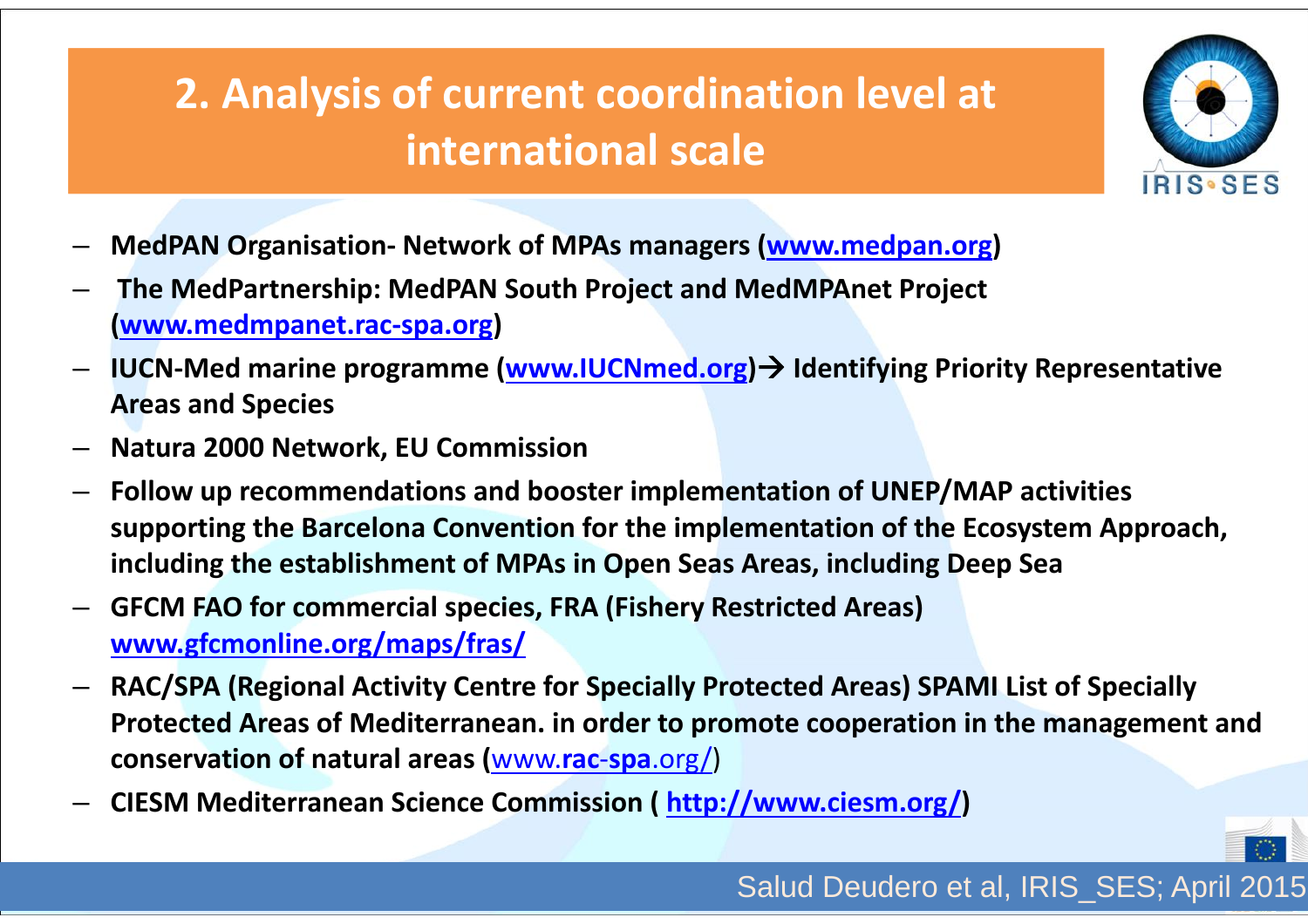**MEDIAS HISTORY**media of the search of the search of the search of the search of the search of the search of the search of the **3. Proposals for implementation of joint monitoring programs Standardization to European level**

![](_page_16_Picture_1.jpeg)

- • **To create a network of transnational MPAs where common monitoring programs are established**
- • **To create a program on MPAs monitoring (similar to MEDITS, MEDIAS in fisheries; MEDPOL for pollution…)**
- $\bullet$  **Take advantage of the uniqueness of species and habitats within MPAs for setting common GES reference points.**

## **4. Proposals for international coordination**

- • **Follow up recommendations and booster implementation of UNEP/MAP activities supporting the Barcelona Convention for the implementation of the Ecosystem Approach, including the establishment of MPAs in Open Seas Areas, including Deep Sea**
- •**CIESM as an international forum of scientific matters**
- •**MEDPAN as the internacional network of MPAs managers**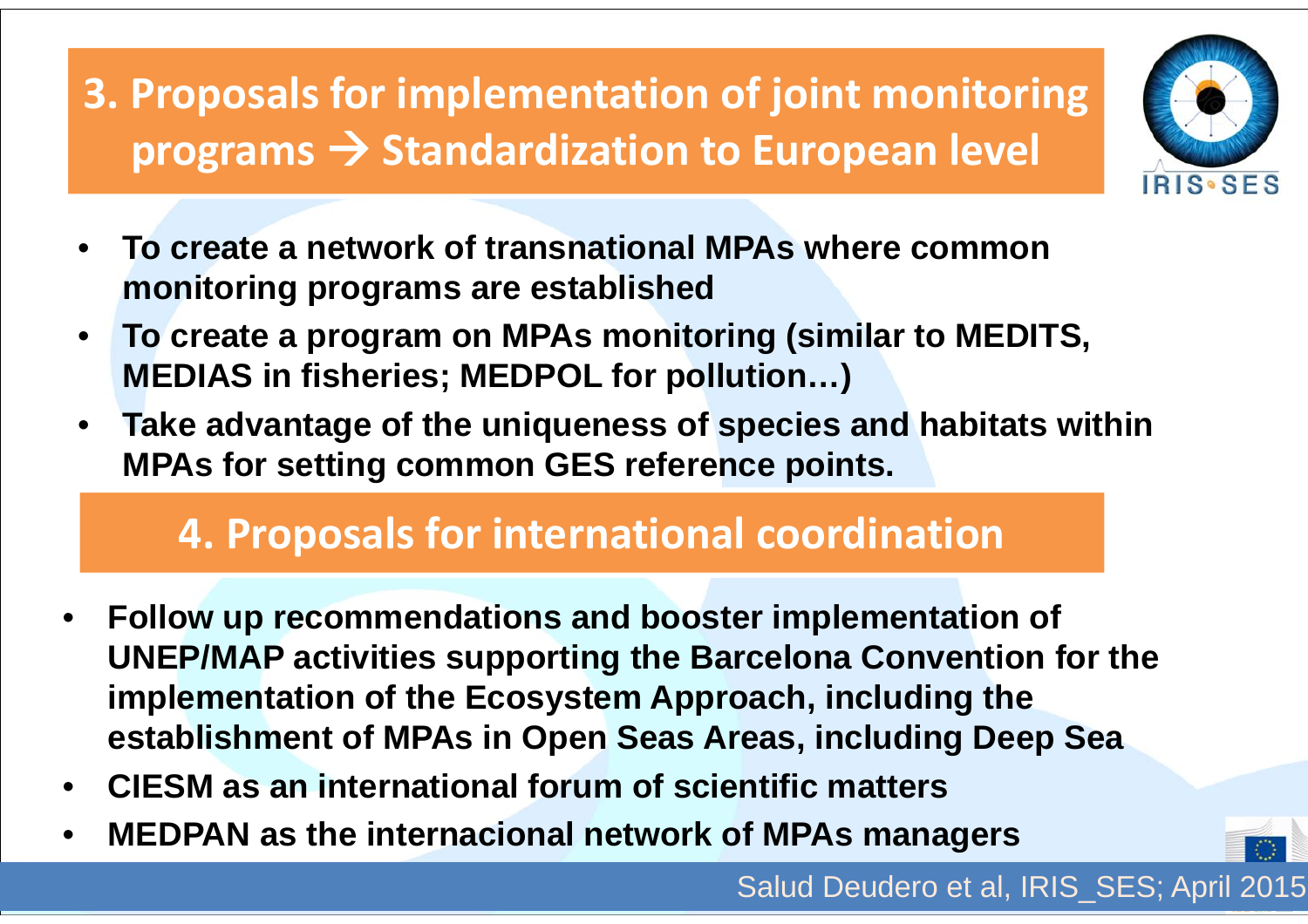## **Synthesis, gaps, recommendations**

### **International level:**

![](_page_17_Picture_2.jpeg)

• **A vast array of international institutions within Med, both dealing with MPAs administration/management (UE Commission DG Environment, DG MARE; UNEP/MAP EcAp Barcelona Convention, RAC/SPA, GFCM FAO) and scientific matters (MEDPAN, UICN, CIESM)**

#### **Need to enforce coordination**

• **Several protocols exits and efforts on harmonization and standardisation are obliged within the MSFD**

#### **Need to enforce standardization**

 **EcAp is setting protocols with indicators (common, proposed, candidates) and along with MEDPAN can provide the scientific and administrative/governance advice and coordination on the MPAs monitoring in the Med basin**

![](_page_17_Picture_8.jpeg)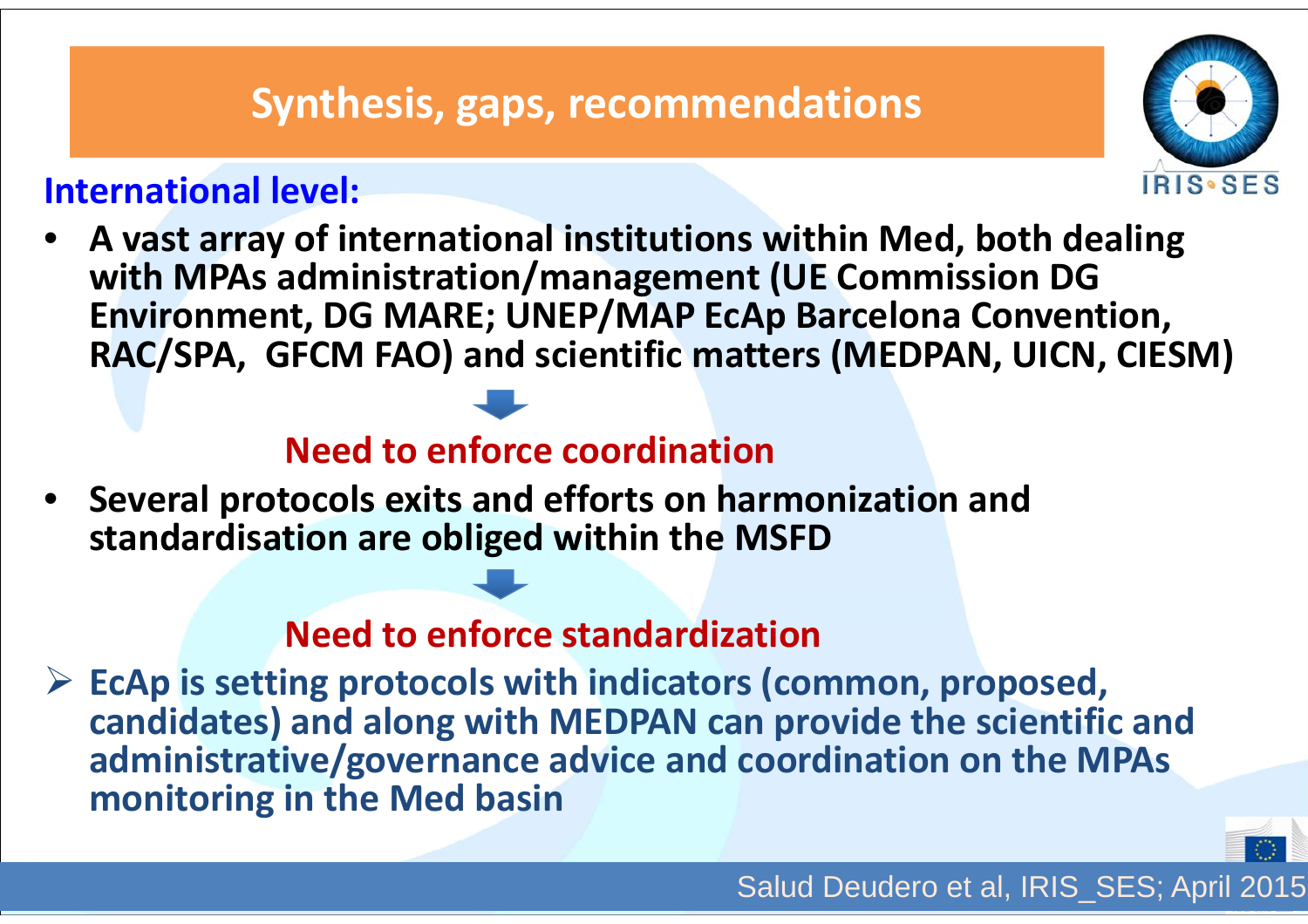### **Synthesis, gaps, recommendations** Mediterranean Sea

#### **National level:**

![](_page_18_Picture_2.jpeg)

• **Ongoing monitoring programs at MPAs are established at several EU countries with different objectives and conservation priorities. A high hierarchical structure in governance slow down and makes it difficult to progress on common standards and monitoring protocols along the MPAs.** 

**Need to enforce coordination within each country among different institutional levels and geographical extent (local/regional)**

- • **MPAs networks are being created but still more work needs to be done on their implementation and efficiency.**
- • **Sparse available information in MPAs derived of specific programs developed by research institutions and financed by institutions related to management of Fisheries, Environmental and Natural Resources should be taken into account.**

**Look for mechanisms for financing continuous monitoring programs at MPAs**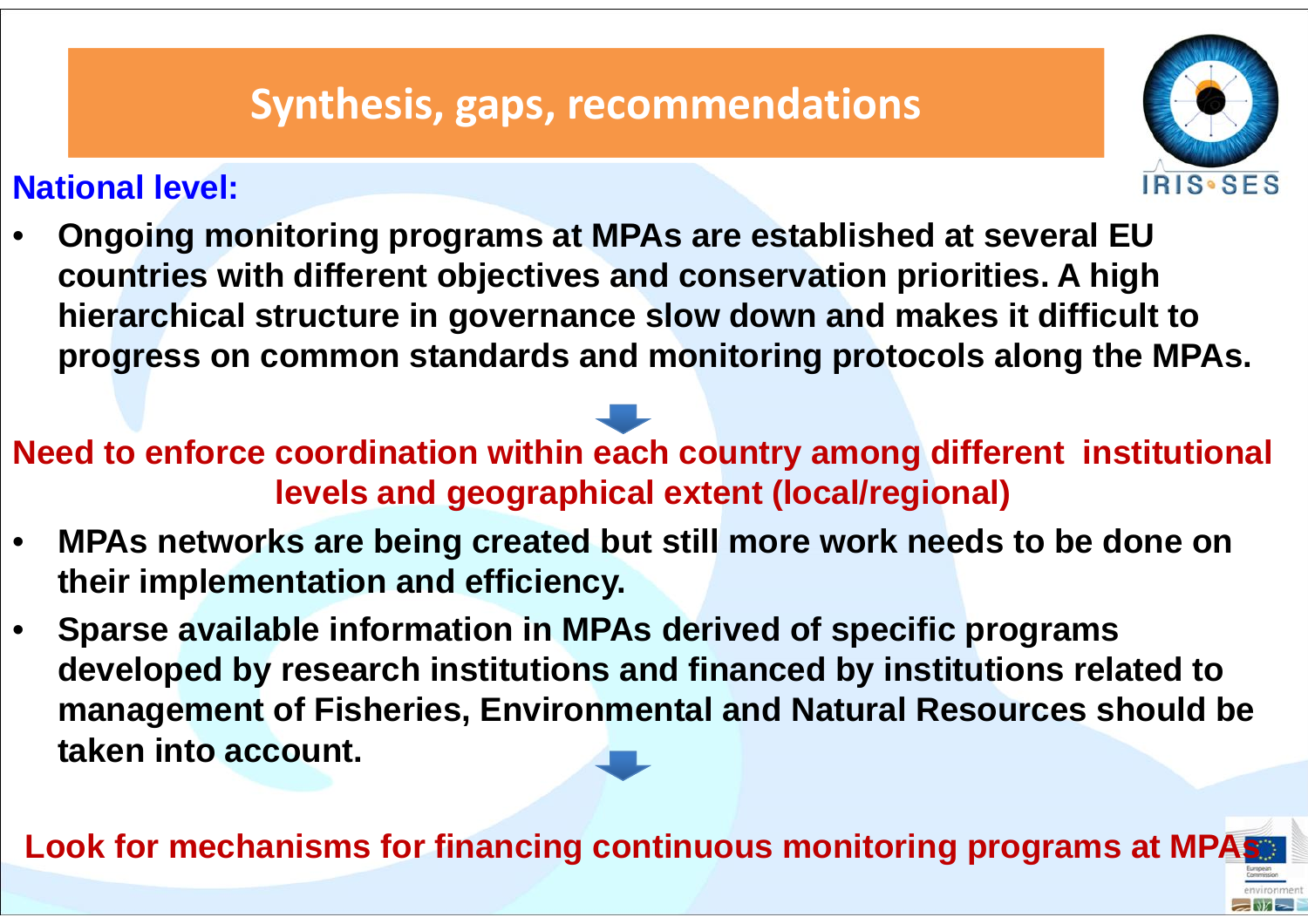![](_page_19_Picture_0.jpeg)

## **IRIS-SES pilot action developed within MEDITS**

## **Monitoring benthic communities**

![](_page_19_Picture_3.jpeg)

![](_page_19_Picture_4.jpeg)

**Cristina García, Beatriz Guijarro, María Valls, Antonio Esteban, Francesc Ordines, Antoni Quetglas and Enric Massutí**

![](_page_19_Picture_6.jpeg)

 $=$  WF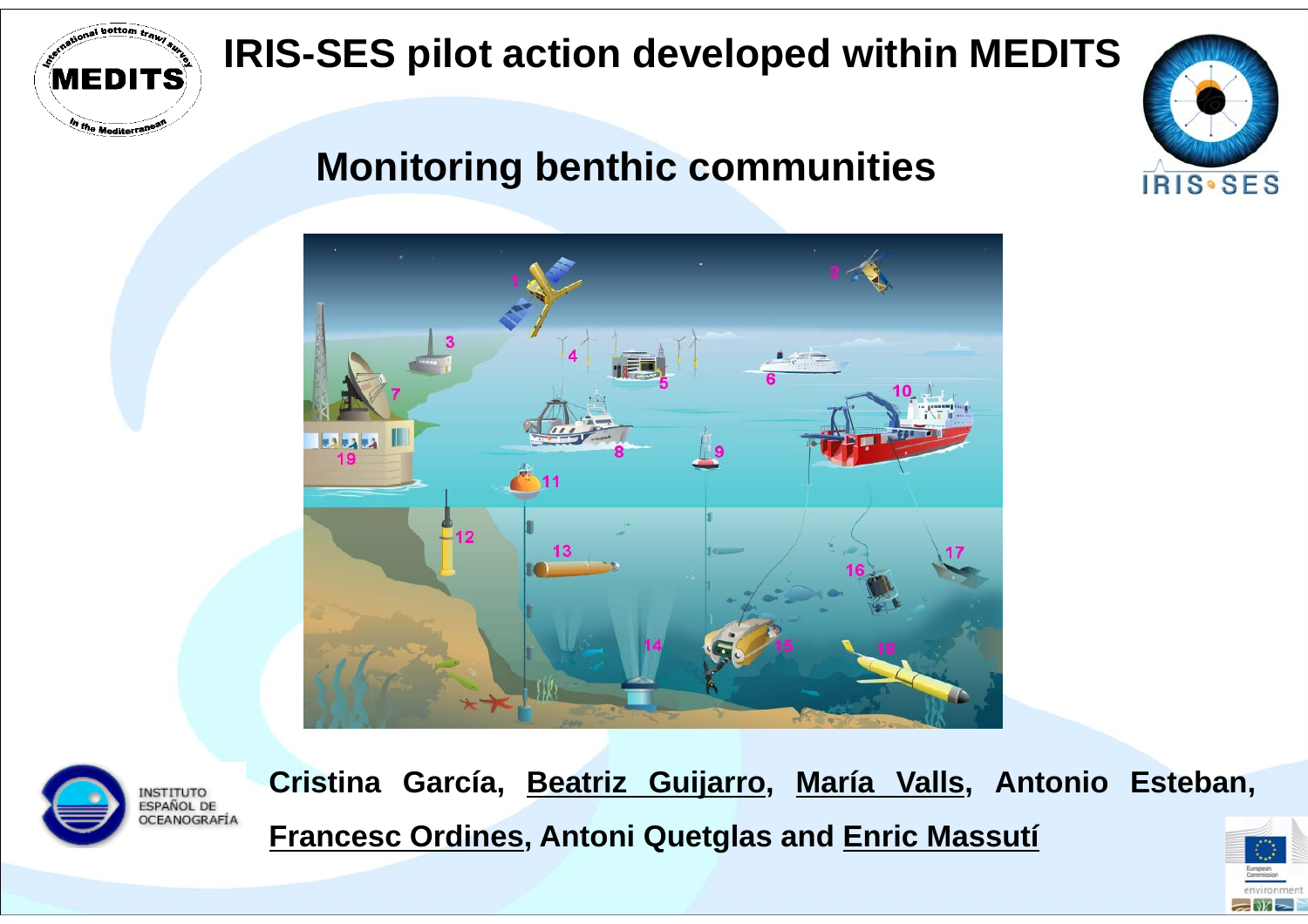**DFC MEDITS surveys cover all the trawlable soft bottoms of northern Med coasts from 10 to 800 m depth, constituting an obvious candidate for becoming a future MSFD related monitoring program**

![](_page_20_Figure_1.jpeg)

![](_page_20_Picture_2.jpeg)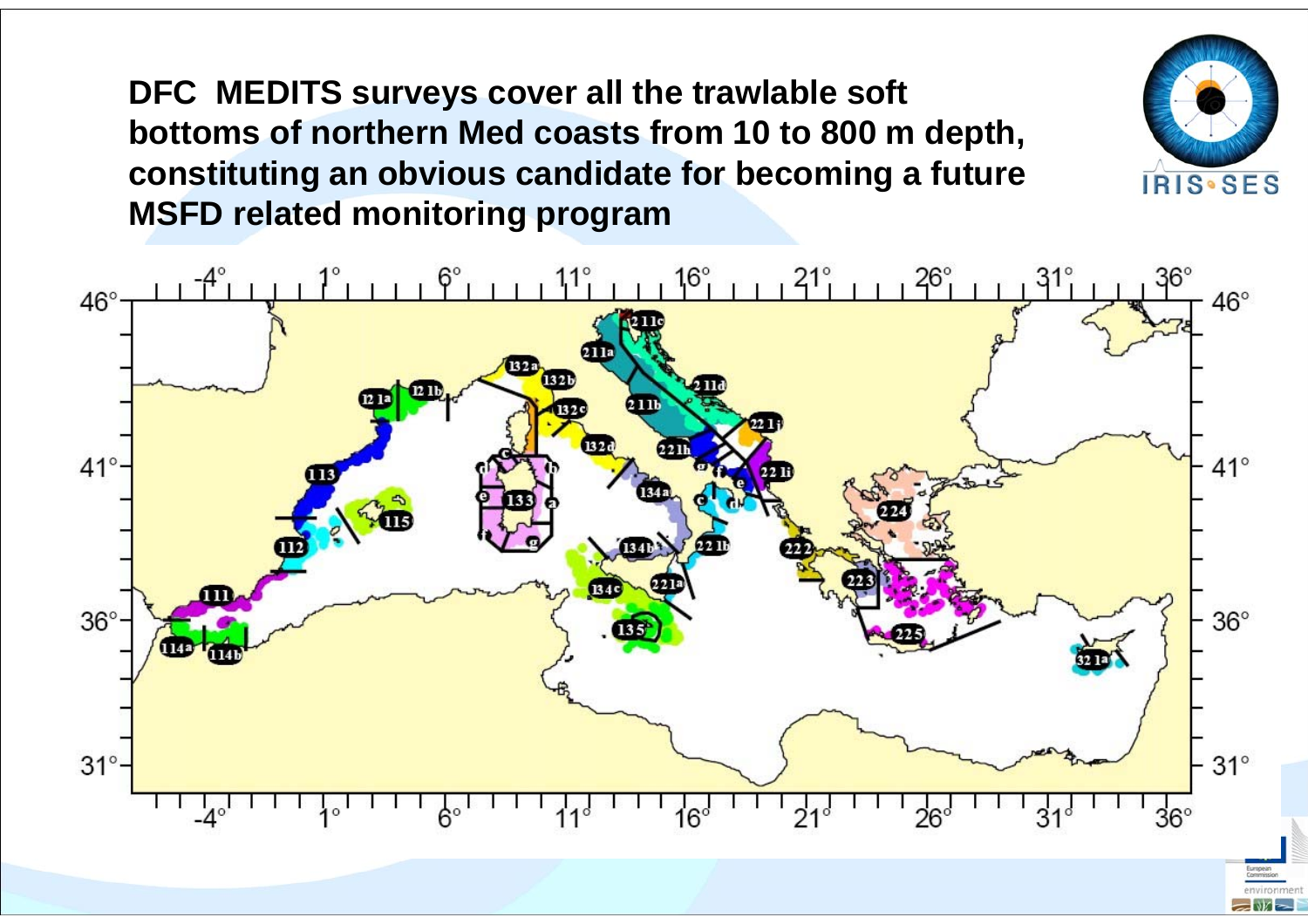![](_page_21_Picture_0.jpeg)

#### **MEDITS surveys in Spain**

![](_page_21_Picture_2.jpeg)

## **R/V** *Miguel Oliver*

![](_page_21_Picture_4.jpeg)

- **Ministry of Agriculture, Food and Environment**
- **Multidisciplinary vessel**
- **Size: 70 x 14 m**
- **GT: 2480 t**

•

**…**

- **Capacity: 18 scientists**
- **Laboratories:**
	- **Fisheries**
	- **Hydrography**
	- **Acoustics**

![](_page_21_Picture_14.jpeg)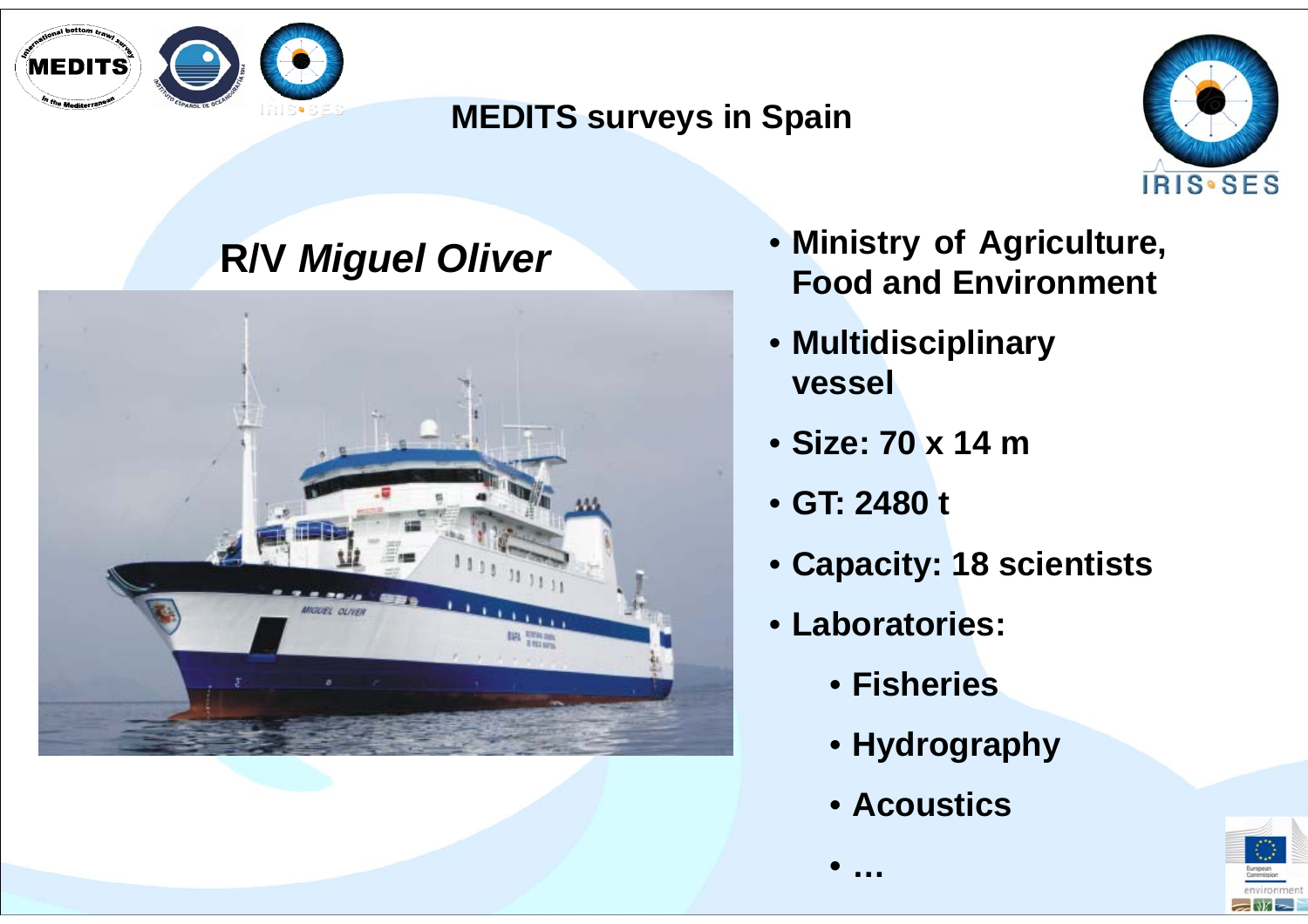![](_page_22_Picture_0.jpeg)

### **Potentiality of MEDITS survey in Spain for MSFD**

**According to MEDITS protocol, samples should be taken during daylight hours.**

![](_page_22_Picture_3.jpeg)

Therefore, during daylight extra time, sunset and nighttime R/V Miguel Oliver, and any other RAS used for MEDITS surveys, constitutes a platform that can be used, is some additional resources **are provided, to develop additional sampling.**

≻The ongoing sampling with standard GOC 73 trawl already directly address descriptor 3 and in **part descriptor 1**

> The introduction of new sampling procedures of organisms collected with the GOC-73 could also generate information for descriptors 4 (food webs), 10 (litter) and 8 (contaminants in biota) ≻Additional trawls with epibenthic beam trawls would allow to reach better estimations of indicators for descriptors 1 and 6, and other additional sampling activities, such as CTD casts and benthic dredges, would provide data for 7 (hydrographic conditions) and 9 (contaminants). Moreover, non intrusive methods, as ROV or photogrammetric sleds, could be also used to survey sensitive habitats (e.g. maerl and crinoid beds, coralligenous bottoms) and/or rocky **bottoms.**

![](_page_22_Picture_7.jpeg)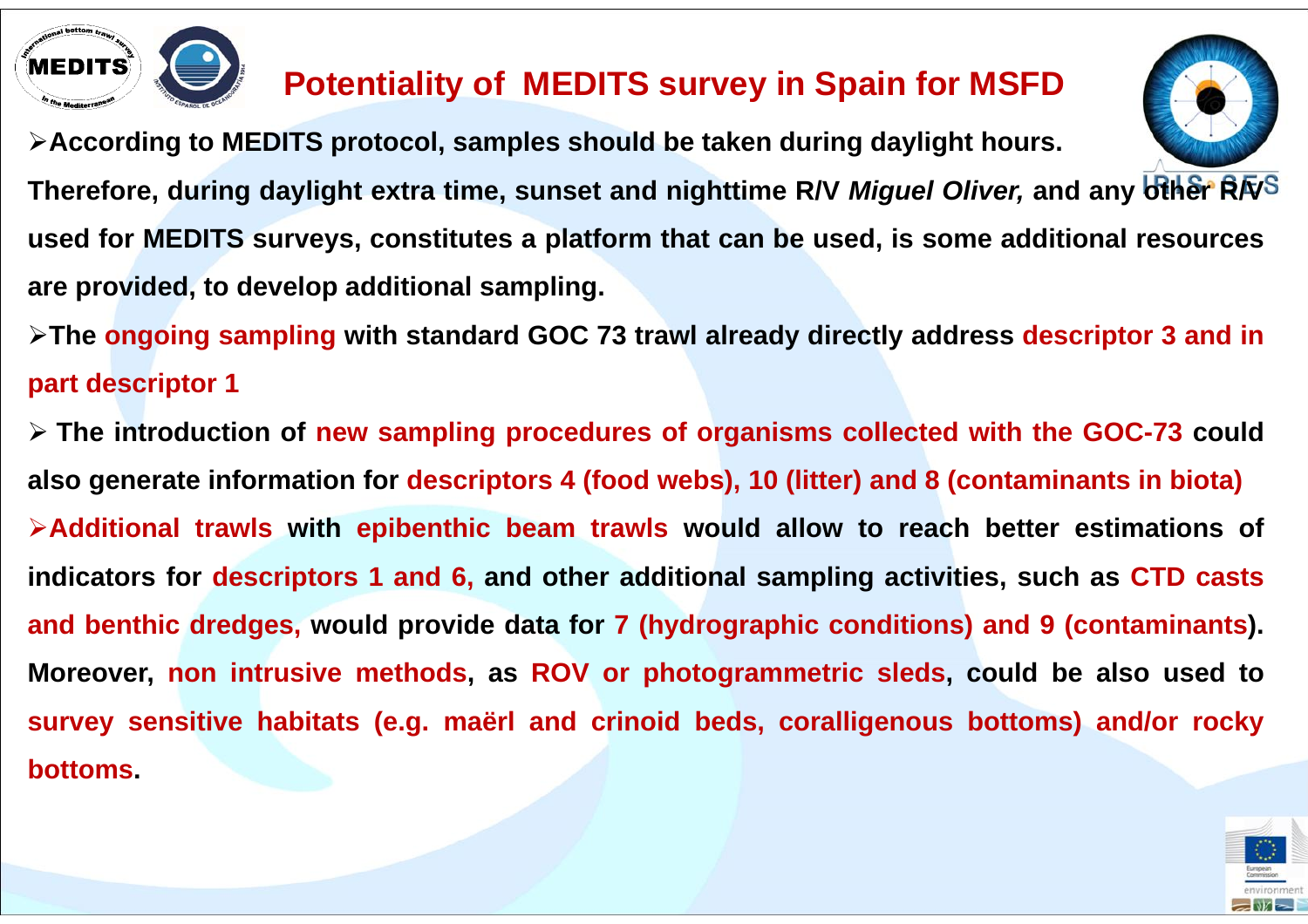![](_page_23_Picture_0.jpeg)

#### **Pilot action during 2014 MEDITS in GSAs 1-2, 5 & 6**

- **Additional budget**
	- **Extra fuel and crew for new sampling**
	- **Participation/collaboration of more technicians and experts**
- **MEDITS sampling (08:00-19:00)**
	- **New data/sampling from GOC-73 catches (descriptors 3 and 1):**
		- **Stomach contents analysis (on board)**
		- **Samples for stable isotopes analysis**
		- **Intersex (descriptor 8)**
		- **Litter (descriptor 10)**
- **New sampling (20:00-00:00)**
	- **Beam trawl (better information for descriptor 1 and 6)**
		- **Taxa composition and density (number and weight per 500 <sup>m</sup>2)**
		- **Length frequency of some fishes, cephalopods and decapods crustaceans**

![](_page_23_Picture_15.jpeg)

![](_page_23_Picture_16.jpeg)